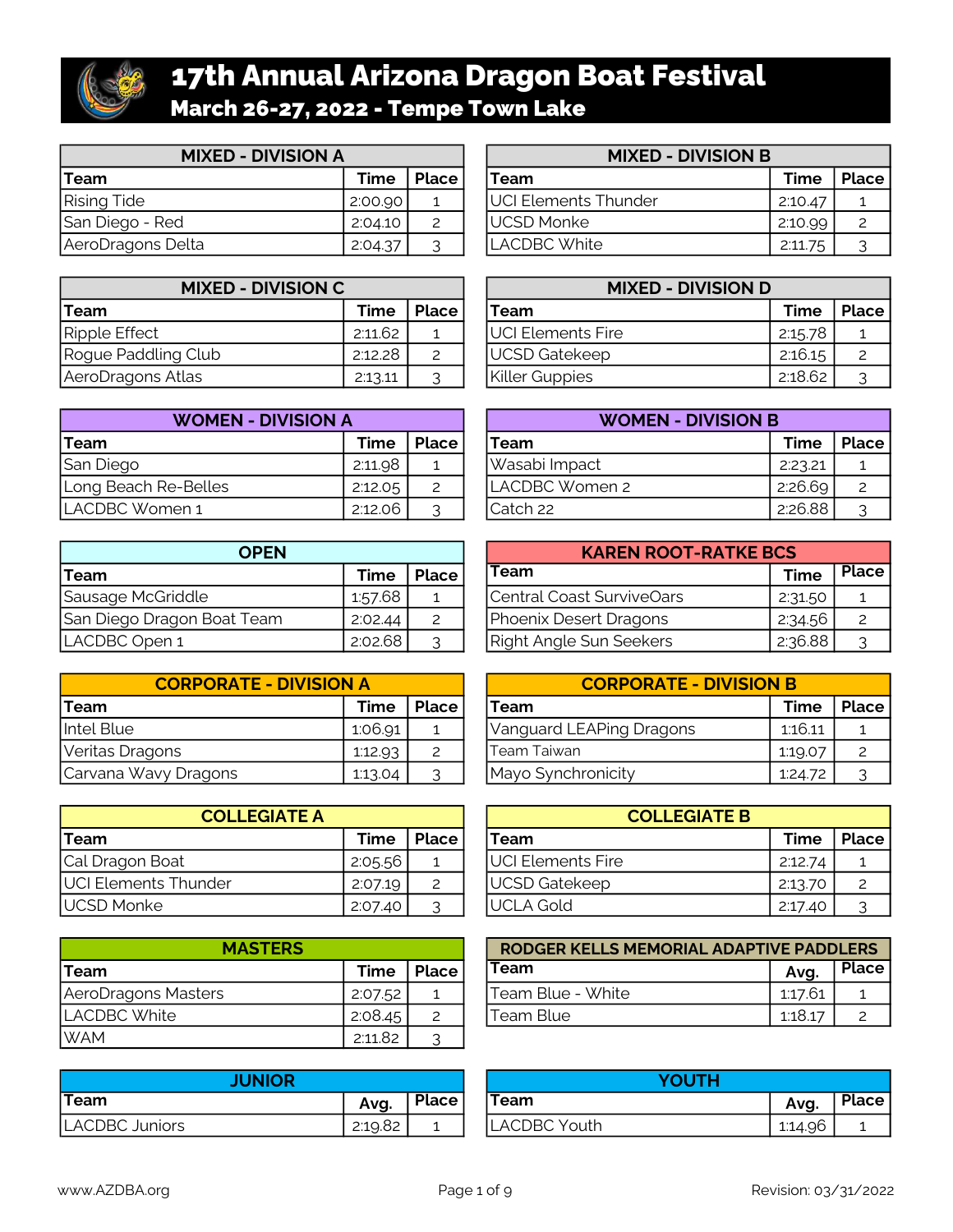

# 17th Annual Arizona Dragon Boat Festival March 26-27, 2022 - Tempe Town Lake

| 250M KNOCK OUT - DIVISION A |         |       | <b>250M KNOCK OUT - DIVISION B</b> |         |              |
|-----------------------------|---------|-------|------------------------------------|---------|--------------|
| <b>'Team</b>                | Time    | Place | Team                               | Time    | <b>Place</b> |
| <b>Rising Tide</b>          | 1:00.20 |       | <b>UCI Elements Thunder</b>        | 1.03.89 |              |
| San Diego - Red             | 1:01.75 |       | UCLA Blue                          | 1:05.52 |              |
| LACDBC White                | 1:03.20 | っ     | Phoenix Fire Dragons               | 1:05.92 |              |

| 250M KNOCK OUT - DIVISION C |         |                       | 250M KNOCK OUT - DIVISION D |                   |             |              |
|-----------------------------|---------|-----------------------|-----------------------------|-------------------|-------------|--------------|
| <b>Team</b>                 | Time    | <b>Place</b>          |                             | Team              | <b>Time</b> | <b>Place</b> |
| Ripple Effect               | 1:07.01 |                       |                             | DragonMax         | 1:09.29     |              |
| UCI Elements Fire           | 1:07.41 | $\mathbf{2}^{\prime}$ |                             | <b>I</b> Phantoms | 1:11.76     |              |
| Rogue Paddling Club         | 1:08.34 | ⌒                     |                             | KP Dragons        | 1:12.10     |              |

| <b>250M KNOCK OUT - DIVISION E</b> |         |       | <b>GUTS &amp; GLORY - DIVISION A</b> |         |              |
|------------------------------------|---------|-------|--------------------------------------|---------|--------------|
| <b>Team</b>                        | Time    | Place | Team                                 | Time    | <b>Place</b> |
| USC Dragon Boat Gold               | 1:11.98 |       | <b>Rising Tide</b>                   | 6:34.96 |              |
| Catch 22                           | 1:13.52 | 2     | San Diego - Red                      | 6:40.29 |              |
| Wasabi Impact                      | 1:14.70 | っ     | <b>ILACDBC Black</b>                 | 7:01.96 |              |

| <b>GUTS &amp; GLORY - DIVISION B</b> |         |       | <b>GUTS &amp; GLORY - DIVISION C</b> |             |              |
|--------------------------------------|---------|-------|--------------------------------------|-------------|--------------|
| Team                                 | Time    | Place | Team                                 | <b>Time</b> | <b>Place</b> |
| ILACDBC White                        | 6:59.22 |       | Killer Guppies                       | 7:36.08     |              |
| <b>WAM</b>                           | 7:08.75 | 2     | <b>I</b> Phantoms                    | 7:39.42     |              |
| Dragon Boat Club at ASU              | 7:13.74 | っ     | San Diego - Black                    | 7:46.85     |              |

| <b>GUTS &amp; GLORY - DIVISION D</b> |         |              | <b>GUTS &amp; GLORY - DIVISION E</b> |         |       |
|--------------------------------------|---------|--------------|--------------------------------------|---------|-------|
| <b>Team</b>                          | Time    | <b>Place</b> | Team                                 | Time    | Place |
| Space Effect                         | 7:34.54 |              | Central Coast SurviveOars            | 7:22.66 |       |
| <b>WAM</b>                           | 7:56.72 | 2            | Right Angle Sun Seekers              | 7.44.10 |       |
| DragonMax                            | 7:57.71 | っ            | Wasabi Impact                        | 8:01.02 |       |

| 250M KNOCK OUT - DIVISION B |             |              |  |  |  |  |
|-----------------------------|-------------|--------------|--|--|--|--|
| Team                        | <b>Time</b> | <b>Place</b> |  |  |  |  |
| UCI Elements Thunder        | 1:03.89     |              |  |  |  |  |
| UCLA Blue                   | 1:05.52     |              |  |  |  |  |
| Phoenix Fire Dragons        | 1:05.92     | っ            |  |  |  |  |

| 250M KNOCK OUT - DIVISION D |         |       |  |  |  |  |
|-----------------------------|---------|-------|--|--|--|--|
| Team                        | Time    | Place |  |  |  |  |
| <b>DragonMax</b>            | 1:09.29 |       |  |  |  |  |
| Phantoms                    | 1:11.76 |       |  |  |  |  |
| KP Dragons                  | 1:12.10 |       |  |  |  |  |

| <b>GUTS &amp; GLORY - DIVISION A</b> |             |              |  |  |  |  |
|--------------------------------------|-------------|--------------|--|--|--|--|
| Team                                 | <b>Time</b> | <b>Place</b> |  |  |  |  |
| <b>Rising Tide</b>                   | 6:34.96     |              |  |  |  |  |
| San Diego - Red                      | 6:40.29     |              |  |  |  |  |
| LACDBC Black                         | 7:01.96     |              |  |  |  |  |

| <b>GUTS &amp; GLORY - DIVISION C</b> |         |       |  |  |  |  |  |  |  |
|--------------------------------------|---------|-------|--|--|--|--|--|--|--|
| <b>Team</b>                          | Time    | Place |  |  |  |  |  |  |  |
| <b>Killer Guppies</b>                | 7:36.08 |       |  |  |  |  |  |  |  |
| Phantoms                             | 7:39.42 |       |  |  |  |  |  |  |  |
| San Diego - Black                    | 7:46.85 |       |  |  |  |  |  |  |  |

| <b>GUTS &amp; GLORY - DIVISION E</b> |             |              |  |  |  |  |  |  |  |  |
|--------------------------------------|-------------|--------------|--|--|--|--|--|--|--|--|
| <b>Team</b>                          | <b>Time</b> | <b>Place</b> |  |  |  |  |  |  |  |  |
| Central Coast SurviveOars            | 7:22.66     |              |  |  |  |  |  |  |  |  |
| Right Angle Sun Seekers              | 7:44.10     |              |  |  |  |  |  |  |  |  |
| Wasabi Impact                        | 8:01.02     |              |  |  |  |  |  |  |  |  |

| <b>SPECIAL TEAM AWARDS</b>               |                                           |
|------------------------------------------|-------------------------------------------|
| <b>Fastest 500M Time of the Festival</b> | Sausage McGriddle - 1:57.68 (Open Finals) |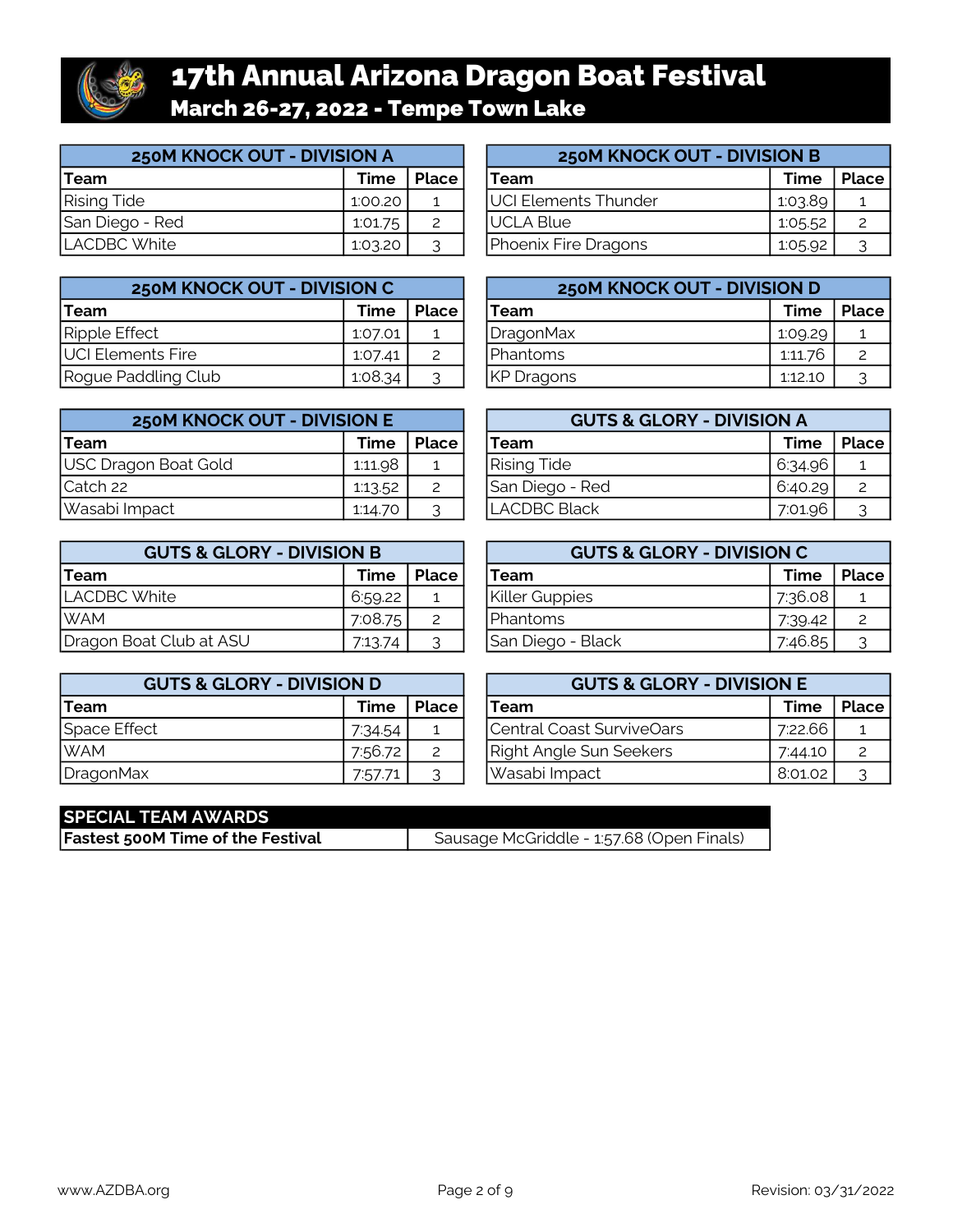# 2022 ARIZONA DRAGON BOAT FESTIVAL - SATURDAY RACE RESULTS

| Race 1       | Mixed - Heat 1        |             | 8:00 AM      |
|--------------|-----------------------|-------------|--------------|
| <b>LANE</b>  | <b>TEAM</b>           | <b>TIME</b> | <b>PLACE</b> |
| 1            | Arizona Dragon Riders | 2:25.79     | 5            |
| $\mathbf{2}$ | Cal Dragon Boat       | 2:06.53     | 3            |
| 3            | <b>LACDBC Black</b>   | 2:05.54     |              |
| 4            | <b>DragonMax</b>      | 2:25.31     |              |
| 5            | Team Blue             | 2:27.76     | 6            |
| 6            | AeroDragons Delta     | 2:02.87     |              |

| Race 4 | Mixed - Heat 1       |             | 8:30 AM      | Race 5      | Mixed - Heat 1            |             | 8:40 AM      | Race 6 | <b>Corporate - Heat 1</b>   |             | 8:50 AM      |
|--------|----------------------|-------------|--------------|-------------|---------------------------|-------------|--------------|--------|-----------------------------|-------------|--------------|
| LANE   | <b>TEAM</b>          | <b>TIME</b> | <b>PLACE</b> | <b>LANE</b> | <b>ITEAM</b>              | <b>TIME</b> | <b>PLACE</b> | LANE   | <b>ITEAM</b>                | <b>TIME</b> | <b>PLACE</b> |
|        | San Diego - Black    | 2:19.08     |              |             | LACDBC White              | 2:09.03     |              |        | <b>ACEL Dragon Warriors</b> | 1:13.43     |              |
|        | <b>UCSD Monke</b>    | 2:09.07     |              |             | UCSD Gatekeep             | 2:17.10     |              |        | Carvana Wavy Dragons        | 1:12.69     |              |
|        | . Thunder Dragons    | 2:15.07     |              |             | <b>LACDBC Blue</b>        | 2:12.53     |              |        | Carvana Happy Halos         | 1:25.40     |              |
|        | Phoenix Fire Dragons | 2:10.93     |              |             | <b>IUCI Elements Fire</b> | 2:13.50     |              |        | Vanguard LEAPing Dragons    | 1:15.83     |              |
|        | UCI Elements Thunder | 2:09.10     |              |             | Golden Dragons Mixed      | 2:26.85     |              |        |                             |             |              |
|        | Space Effect         | 2:27.46     |              | n           | IHEAT                     | 2:11.97     |              |        |                             |             |              |
|        |                      |             |              |             |                           |             |              |        |                             |             |              |

| Race <sub>7</sub> | <b>Corporate - Heat 1</b> |             | 9:02 AM      |
|-------------------|---------------------------|-------------|--------------|
| <b>LANE</b>       | <b>TEAM</b>               | <b>TIME</b> | <b>PLACE</b> |
| 1                 | Intel Blue                | 1:07.02     |              |
| $\overline{2}$    | Mayo Synchronicity        | 1:17.52     |              |
| 3                 | Veritas Dragons           | 1:14.42     |              |
|                   | Team Taiwan               | 1:23.99     |              |
| 5                 |                           |             |              |
| 6                 |                           |             |              |

| Race 10        | Women - Heat 1            |             | 9:34 AM       |
|----------------|---------------------------|-------------|---------------|
| <b>LANE</b>    | <b>TEAM</b>               | <b>TIME</b> | <b>PLACE</b>  |
| 1              | Central Coast SurviveOars | 2:31.23     |               |
| $\overline{2}$ | <b>DragonMax</b>          | 2:32.97     | 5             |
| 3              | LACDBC Women 1            | 2:14.56     |               |
| 4              | LACDBC Women 2            | 2:31.31     |               |
| 5              | Long Beach Re-Belles      | 2:14.77     | $\mathcal{P}$ |
| 6              | Phoenix Desert Dragons    | 2:35.88     | հ             |

| Race 13        | <b>Masters - Heat 1</b> |             | 10:04 AM     |
|----------------|-------------------------|-------------|--------------|
| <b>LANE</b>    | <b>TEAM</b>             | <b>TIME</b> | <b>PLACE</b> |
| 1              | <b>LACDBC White</b>     | 2:12.31     |              |
| $\overline{2}$ | <b>DragonMax</b>        | 2:24.72     |              |
| 3              | So Cal Masters 2        | 2:25.88     | 5            |
|                | <b>HEAT</b>             | 2:16.95     |              |
| 5              | AeroDragons Masters     | 2:11.89     |              |
|                |                         |             |              |

| Race <sub>1</sub> | Mixed - Heat 1        |             | 8:00 AM      | Race 2      | Mixed - Heat 1          |             | 8:10 AM      | Race 3      | Mixed - Heat 1     |             | 8:20 AM      |
|-------------------|-----------------------|-------------|--------------|-------------|-------------------------|-------------|--------------|-------------|--------------------|-------------|--------------|
| <b>LANE</b>       | <b>TEAM</b>           | <b>TIME</b> | <b>PLACE</b> | <b>LANE</b> | <b>ITEAM</b>            | <b>TIME</b> | <b>PLACE</b> | <b>LANE</b> | <b>TEAM</b>        | <b>TIME</b> | <b>PLACE</b> |
|                   | Arizona Dragon Riders | 2:25.79     |              |             | Killer Guppies          | 2:18.10     |              |             | <b>UCLA Gold</b>   | 2:22.30     |              |
|                   | Cal Dragon Boat       | 2:06.53     |              |             | KP Dragons              | 2:25.94     | 6            |             | Phantoms           | 2:19.45     |              |
|                   | <b>LACDBC Black</b>   | 2:05.54     |              |             | San Diego - Red         | 2:04.97     |              |             | <b>WAM</b>         | 2:11.73     |              |
|                   | <b>DragonMax</b>      | 2:25.31     |              |             | Dragon Boat Club at ASU | 2:11.42     |              |             | Ripple Effect      | 2:18.50     |              |
|                   | Team Blue             | 2:27.76     |              |             | <b>IUCLA Blue</b>       | 2:11.58     |              |             | <b>Rising Tide</b> | 2:01.15     |              |
| 6.                | AeroDragons Delta     | 2:02.87     |              |             | Roque Paddling Club     | 2:12.95     |              | 6           | <b>LACDBC Red</b>  | 2:27.76     |              |

| ce 4      | Mixed - Heat 1       |             | Mixed - Heat 1<br>8:30 AM<br>Race <sub>5</sub> |             | 8:40 AM                    | Race 6      | <b>Corporate - Heat 1</b> |      | 8:50                        |             |            |
|-----------|----------------------|-------------|------------------------------------------------|-------------|----------------------------|-------------|---------------------------|------|-----------------------------|-------------|------------|
| <b>NE</b> | <b>TEAM</b>          | <b>TIME</b> | <b>PLACE</b>                                   | <b>LANE</b> | <b>ITEAM</b>               | <b>TIME</b> | <b>PLACE</b>              | LANE | <b>ITEAM</b>                | <b>TIME</b> | <b>PLA</b> |
|           | San Diego - Black    | 2:19.08     |                                                |             | LACDBC White               | 2:09.03     |                           |      | <b>ACEL Dragon Warriors</b> | 1:13.43     |            |
|           | <b>UCSD Monke</b>    | 2:09.07     |                                                |             | UCSD Gatekeep              | 2:17.10     | 6                         |      | Carvana Wavy Dragons        | 1:12.69     |            |
|           | L.A. Thunder Dragons | 2:15.07     |                                                |             | LACDBC Blue                | 2:12.53     |                           |      | Carvana Happy Halos         | 1:25.40     |            |
|           | Phoenix Fire Dragons | 2:10.93     |                                                |             | <b>I</b> UCI Elements Fire | 2:13.50     |                           |      | Vanguard LEAPing Dragons    | 1:15.83     |            |
|           | UCI Elements Thunder | 2:09.10     |                                                |             | Golden Dragons Mixed       | 2:26.85     |                           |      |                             |             |            |
|           | Space Effect         | 2:27.46     |                                                | 6.          | <b>HEAT</b>                | 2:11.97     |                           |      |                             |             |            |
|           |                      |             |                                                |             | AeroDragons Atlas          | 2:13.38     |                           |      |                             |             |            |

| Race <sub>7</sub> | <b>Corporate - Heat 1</b> |             | $9:02$ AM    | Race 8 | Open - Heat 1    |             | $9:14$ AM    | Race 9 |             | Open - Heat 1              |             | 9:24 AM      |
|-------------------|---------------------------|-------------|--------------|--------|------------------|-------------|--------------|--------|-------------|----------------------------|-------------|--------------|
| <b>LANE</b>       | <b>TEAM</b>               | <b>TIME</b> | <b>PLACE</b> | LANE   | <b>TEAM</b>      | <b>TIME</b> | <b>PLACE</b> |        | <b>LANE</b> | <b>TEAM</b>                | <b>TIME</b> | <b>PLACE</b> |
|                   | Intel Blue                | 1:07.02     |              |        | DragonMax        | 2:08.40     |              |        |             | San Diego Dragon Boat Team | 2:05.67     |              |
|                   | Mayo Synchronicity        | 1:17.52     |              |        | LACDBC Open 2    | 2:17.23     |              |        |             | <b>UCSD Gaslight</b>       | 2:15.64     |              |
|                   | Veritas Dragons           | 1:14.42     |              |        | LACDBC Open 1    | 2:05.92     |              |        |             | Killer Wam Bam Guppies     | 2:09.73     |              |
|                   | Team Taiwan               | 1:23.99     |              |        | Sausage McMuffin | 2:08.26     |              |        |             | Tickle Monsters            | 2:09.71     |              |
|                   |                           |             |              |        | lSpace Effect    | 2:14.88     |              |        |             | Sausage McGriddle          | 2:00.17     |              |
|                   |                           |             |              |        |                  |             |              |        |             |                            |             |              |

| <b>Race 10</b> l | Women - Heat 1            |         | $9:34$ AM    | Race 11 | Women - Heat 1              |             | $9:44$ AM    | Race 12     | Women - Heat 1 |             | $9:54$ AM    |
|------------------|---------------------------|---------|--------------|---------|-----------------------------|-------------|--------------|-------------|----------------|-------------|--------------|
| <b>LANE</b>      | <b>TEAM</b>               | TIME    | <b>PLACE</b> | LANE    | <b>ITEAM</b>                | <b>TIME</b> | <b>PLACE</b> | <b>LANE</b> | <b>ITEAM</b>   | <b>TIME</b> | <b>PLACE</b> |
|                  | Central Coast SurviveOars | 2:31.23 |              |         | Golden Dragons Women        | 2:44.73     |              |             | Wasabi Impact  | 2:27.79     |              |
|                  | DragonMax                 | 2:32.97 |              |         | Thunder Guppies             | 2:33.35     |              |             | San Diego      | 2:19.12     |              |
|                  | LACDBC Women 1            | 2:14.56 |              |         | <b>SunGi</b>                | 2:19.02     |              |             | UCSD Girlboss  | 2:38.50     |              |
|                  | LACDBC Women 2            | 2:31.31 |              |         | <b>Space Effect</b>         | 2:35.66     |              |             | <b>WAM</b>     | 2:23.95     |              |
|                  | Long Beach Re-Belles      | 2:14.77 |              |         | Right Angle Spring Breakers | 2:27.92     |              |             | Catch 22       | 2:31.39     |              |
| 6                | Phoenix Desert Dragons    | 2:35.88 |              |         |                             |             |              |             |                |             |              |

| ace <sub>13</sub> | <b>Masters - Heat 1</b> |             | 10:04 AM     | Race 14     | <b>Masters - Heat 1</b>    |             | 10:14 AM     | Race 15     | Adaptive / Youth - Heat 1 |             | 10:24 AM     |
|-------------------|-------------------------|-------------|--------------|-------------|----------------------------|-------------|--------------|-------------|---------------------------|-------------|--------------|
| LANE              | <b>TEAM</b>             | <b>TIME</b> | <b>PLACE</b> | <b>LANE</b> | <b>ITEAM</b>               | <b>TIME</b> | <b>PLACE</b> | <b>LANE</b> | <b>ITEAM</b>              | <b>TIME</b> | <b>PLACE</b> |
|                   | <b>LACDBC White</b>     | 2:12.31     |              |             | Golden Dragons Mixed       | 2:29.14     |              |             | LACDBC Youth              | 1:14.29     |              |
| $\overline{2}$    | DragonMax               | 2:24.72     |              |             | <b>ISo Cal Masters</b>     | 2:14.20     |              |             | Team Blue                 | 1:17.28     |              |
|                   | <b>So Cal Masters 2</b> | 2:25.88     |              |             | IWAM                       | 2:13.38     |              |             | Team Blue - White         | 1:17.17     |              |
|                   | <b>HEAT</b>             | 2:16.95     |              |             | San Diego Dragon Boat Team | 2:13.52     |              |             |                           |             |              |
|                   | AeroDragons Masters     | 2:11.89     |              |             |                            |             |              |             |                           |             |              |
|                   |                         |             |              |             |                            |             |              |             |                           |             |              |

| Race 3         | Mixed - Heat 1       |             | 8:20 AM      |
|----------------|----------------------|-------------|--------------|
| <b>LANE</b>    | <b>TEAM</b>          | <b>TIME</b> | <b>PLACE</b> |
| 1              | <b>UCLA Gold</b>     | 2:22.30     | 5            |
| $\overline{2}$ | Phantoms             | 2:19.45     |              |
| 3              | <b>WAM</b>           | 2:11.73     | 2            |
| 4              | <b>Ripple Effect</b> | 2:18.50     |              |
| 5              | <b>Rising Tide</b>   | 2:01.15     |              |
| 6              | <b>LACDBC Red</b>    | 2:27.76     | ี            |

| Race 6       | <b>Corporate - Heat 1</b>   |             | 8:50 AM       |
|--------------|-----------------------------|-------------|---------------|
| <b>LANE</b>  | <b>TEAM</b>                 | <b>TIME</b> | <b>PLACE</b>  |
| 1            | <b>ACEL Dragon Warriors</b> | 1:13.43     | $\mathcal{P}$ |
| $\mathbf{z}$ | Carvana Wavy Dragons        | 1:12.69     |               |
| 3            | Carvana Happy Halos         | 1:25.40     |               |
|              | Vanquard LEAPing Dragons    | 1:15.83     |               |
| 5            |                             |             |               |
| 6            |                             |             |               |

| Race 9         | Open - Heat 1              |             | 9:24 AM      |
|----------------|----------------------------|-------------|--------------|
| <b>LANE</b>    | <b>TEAM</b>                | <b>TIME</b> | <b>PLACE</b> |
| 1              | San Diego Dragon Boat Team | 2:05.67     | 2            |
| $\overline{2}$ | <b>UCSD Gaslight</b>       | 2:15.64     | 5            |
| 3              | Killer Wam Bam Guppies     | 2:09.73     |              |
| 4              | <b>Tickle Monsters</b>     | 2:09.71     |              |
| 5              | Sausage McGriddle          | 2:00.17     |              |
| 6              |                            |             |              |

| Race 12        | Women - Heat 1       |             | 9:54 AM        |
|----------------|----------------------|-------------|----------------|
| <b>LANE</b>    | <b>TEAM</b>          | <b>TIME</b> | <b>PLACE</b>   |
| 1              | Wasabi Impact        | 2:27.79     |                |
| $\overline{2}$ | San Diego            | 2:19.12     |                |
| 3              | <b>UCSD Girlboss</b> | 2:38.50     | 5              |
|                | <b>WAM</b>           | 2:23.95     | $\overline{c}$ |
| 5              | Catch 22             | 2:31.39     |                |
| 6              |                      |             |                |

| Race 13     | <b>Masters - Heat 1</b> |             | 10:04 AM     | Race 14     | <b>Masters - Heat 1</b>    | 10:14 AM    |              |             | Adaptive / Youth - Heat 1<br>Race 15 |                   |             | 10:24 AM     |
|-------------|-------------------------|-------------|--------------|-------------|----------------------------|-------------|--------------|-------------|--------------------------------------|-------------------|-------------|--------------|
| <b>LANE</b> | <b>ITEAM</b>            | <b>TIME</b> | <b>PLACE</b> | <b>LANE</b> | <b>ITEAM</b>               | <b>TIME</b> | <b>PLACE</b> | <b>LANE</b> |                                      | <b>TEAM</b>       | <b>TIME</b> | <b>PLACE</b> |
|             | <b>LACDBC White</b>     | 2:12.31     |              |             | Golden Dragons Mixed       | 2:29.14     |              |             |                                      | LACDBC Youth      | 1:14.29     |              |
|             | DragonMax               | 2:24.72     |              |             | <b>ISo Cal Masters</b>     | 2:14.20     |              |             |                                      | Team Blue         | 1:17.28     |              |
|             | So Cal Masters 2        | 2:25.88     |              |             | IWAM                       | 2:13.38     |              |             |                                      | Team Blue - White | 1:17.17     |              |
|             | HEAT                    | 2:16.95     |              |             | San Diego Dragon Boat Team | 2:13.52     |              |             |                                      |                   |             |              |
|             | AeroDragons Masters     | 2:11.89     |              |             |                            |             |              |             |                                      |                   |             |              |
|             |                         |             |              |             |                            |             |              |             |                                      |                   |             |              |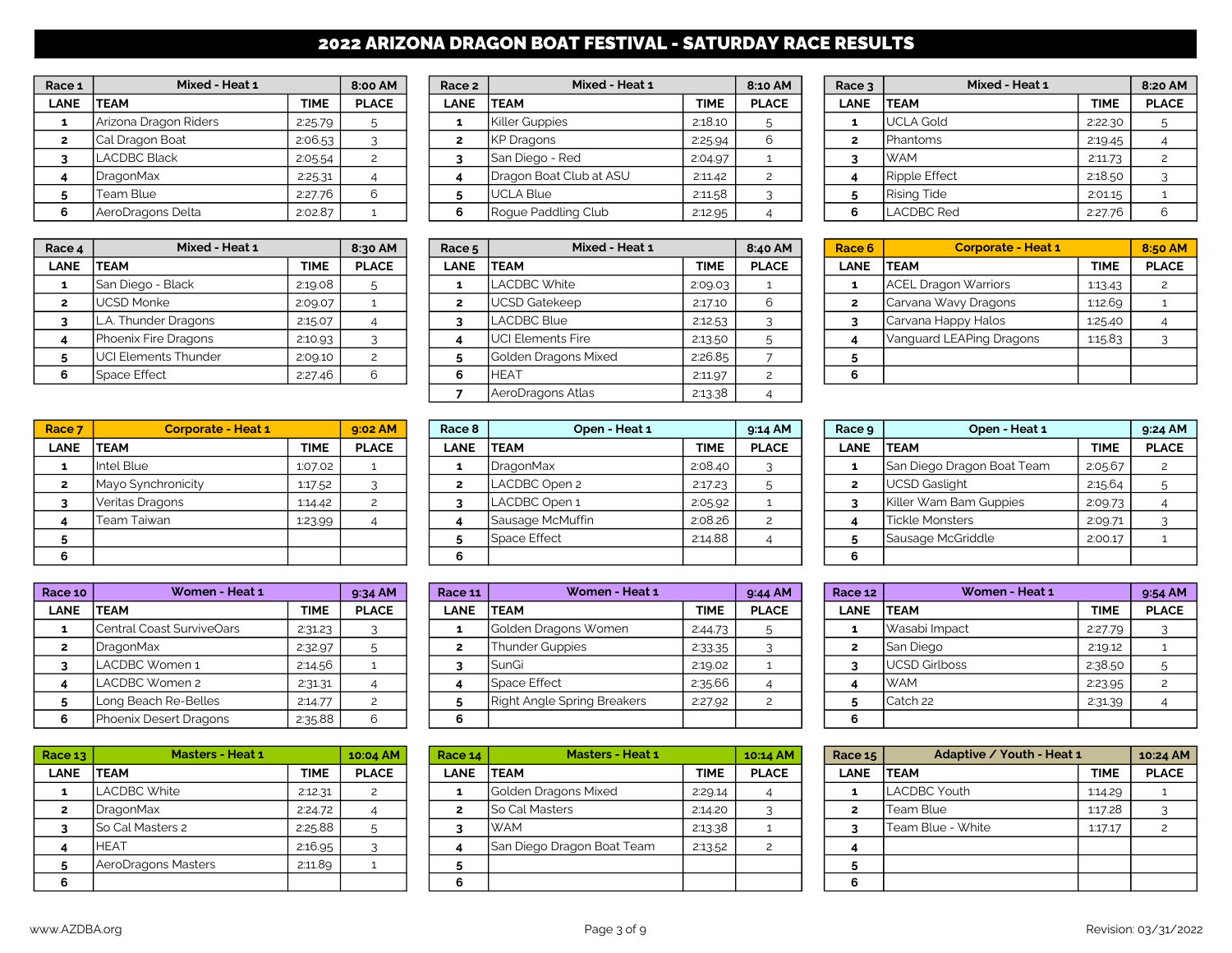# 2022 ARIZONA DRAGON BOAT FESTIVAL - SATURDAY RACE RESULTS

| Race $16$ | <b>Collegiate - Heat 1</b>  |             | 10:34 AM     | <b>Race 17</b> | <b>Collegiate - Heat 1</b> |             | 10:44 AM     | Race 18 | Survivor / Juniors - Heat 1 |             | 10:54 AM     |
|-----------|-----------------------------|-------------|--------------|----------------|----------------------------|-------------|--------------|---------|-----------------------------|-------------|--------------|
| LANE      | <b>TEAM</b>                 | <b>TIME</b> | <b>PLACE</b> | LANE           | <b>TEAM</b>                | <b>TIME</b> | <b>PLACE</b> | LANE    | <b>ITEAM</b>                | <b>TIME</b> | <b>PLACE</b> |
|           | <b>UCI Elements Thunder</b> | 2:12.64     |              |                | USC Dragon Boat Gold       | 2:27.82     |              |         | Central Coast SurviveOars   | 2:36.25     |              |
|           | <b>UCI Elements Fire</b>    | 2:19.26     |              |                | USC Dragon Boat Cardinal   | 2:18.66     |              |         | Phoenix Desert Dragons      | 2:43.58     |              |
|           | UCLA Blue                   | 2:12.33     |              |                | Cal Dragon Boat            | 2:06.74     |              |         | Right Angle Sun Seekers     | 2:42.48     |              |
|           | UCLA Gold                   | 2:25.34     |              |                | <b>I</b> UCSD Monke        | 2:07.57     |              |         | <b>LACDBC Juniors</b>       | 2:17.54     |              |
|           | Dragon Boat Club at ASU     | 2:14.43     |              |                | UCSD Gatekeep              | 2:18.75     |              |         |                             |             |              |
|           |                             |             |              |                |                            |             |              |         |                             |             |              |

| Race 19 | Mixed - Heat 2              |             | 12:00 PM     | Race 20 | Mixed - Heat 2       |             | 12:10 PM     | Race 21 | Mixed - Heat 2          |             | 12:20 PM     |
|---------|-----------------------------|-------------|--------------|---------|----------------------|-------------|--------------|---------|-------------------------|-------------|--------------|
| LANE    | <b>TEAM</b>                 | <b>TIME</b> | <b>PLACE</b> | LANE    | <b>TEAM</b>          | <b>TIME</b> | <b>PLACE</b> | LANE    | <b>TEAM</b>             | <b>TIME</b> | <b>PLACE</b> |
|         | LACDBC Blue                 | 2:16.71     |              |         | Phoenix Fire Dragons | 2:14.12     |              |         | LACDBC Black            | 2:10.44     |              |
|         | <b>UCI Elements Thunder</b> | 2:14.61     |              |         | AeroDragons Delta    | 2:07.77     |              |         | UCLA Blue               | 2:15.17     |              |
|         | UCSD Gatekeep               | 2:24.49     |              |         | KP Dragons           | 2:25.22     |              |         | Dragon Boat Club at ASU | 2:15.98     |              |
|         | San Diego - Red             | 2:09.64     |              |         | Killer Guppies       | 2:19.54     |              |         | LACDBC White            | 2:14.65     |              |
|         | Team Blue                   | 2:45.92     |              |         | DragonMax            | 2:25.85     |              |         | UCSD Monke              | 2:16.88     |              |
|         | Cal Dragon Boat             | 2:10.30     |              |         | lUCLA Gold           | 2:23.01     |              |         | <b>Phantoms</b>         | 2:24.93     |              |

| Race 22     | Mixed - Heat 2              |             | 12:30 PM     |
|-------------|-----------------------------|-------------|--------------|
| <b>LANE</b> | <b>TEAM</b>                 | <b>TIME</b> | <b>PLACE</b> |
| 1           | <b>Golden Dragons Mixed</b> | 2:32.37     | 6            |
| 2           | <b>UCI Elements Fire</b>    | 2:21.69     |              |
| 3           | <b>Rising Tide</b>          | 2:03.87     |              |
| 4           | San Diego - Black           | 2:23.93     | 3            |
| 5           | Arizona Dragon Riders       | 2:27.72     | 5            |
| 6           | <b>Ripple Effect</b>        | 2:24.47     |              |

| <b>Race 25</b> | <b>Corporate - Semi-Finals</b> |             | 1:02 PM      |
|----------------|--------------------------------|-------------|--------------|
| <b>LANE</b>    | TEAM                           | <b>TIME</b> | <b>PLACE</b> |
| 1              | Carvana Wavy Dragons           | 1:12.89     |              |
| $\overline{2}$ | Intel Blue                     | 1:08.49     |              |
| 3              | <b>ACEL Dragon Warriors</b>    | 1:16.04     |              |
| 4              | Carvana Happy Halos            | 1:23.84     |              |
| 5              |                                |             |              |
| 6              |                                |             |              |

| Race 28     | Adaptive / Youth - Heat 2 |             | 1:34 PM      |
|-------------|---------------------------|-------------|--------------|
| <b>LANE</b> | <b>TEAM</b>               | <b>TIME</b> | <b>PLACE</b> |
|             |                           |             |              |
| 2           |                           |             |              |
| 3           |                           |             |              |
|             | <b>LACDBC Youth</b>       | 1:15.63     |              |
| 5           | Team Blue - White         | 1:18.04     |              |
| 6           | Team Blue                 | 1:19.06     | 2            |

| ace <sub>16</sub> | <b>Collegiate - Heat 1</b> |             | 10:34 AM     | Race 17     | <b>Collegiate - Heat 1</b> |             | 10:44 AM     | Race 18     | Survivor / Juniors - Heat 1 |             | 10:54 AM     |
|-------------------|----------------------------|-------------|--------------|-------------|----------------------------|-------------|--------------|-------------|-----------------------------|-------------|--------------|
| LANE              | <b>TEAM</b>                | <b>TIME</b> | <b>PLACE</b> | <b>LANE</b> | <b>ITEAM</b>               | <b>TIME</b> | <b>PLACE</b> | <b>LANE</b> | <b>TEAM</b>                 | <b>TIME</b> | <b>PLACE</b> |
|                   | UCI Elements Thunder       | 2:12.64     |              |             | USC Dragon Boat Gold       | 2:27.82     |              |             | Central Coast SurviveOars   | 2:36.25     |              |
|                   | UCI Elements Fire          | 2:19.26     |              |             | USC Dragon Boat Cardinal   | 2:18.66     |              |             | Phoenix Desert Dragons      | 2:43.58     |              |
|                   | <b>UCLA Blue</b>           | 2:12.33     |              |             | Cal Dragon Boat            | 2:06.74     |              |             | Right Angle Sun Seekers     | 2:42.48     |              |
|                   | <b>UCLA Gold</b>           | 2:25.34     |              |             | <b>IUCSD Monke</b>         | 2:07.57     |              |             | LACDBC Juniors              | 2:17.54     |              |
|                   | Dragon Boat Club at ASU    | 2:14.43     |              |             | <b>IUCSD Gatekeep</b>      | 2:18.75     |              |             |                             |             |              |
|                   |                            |             |              |             |                            |             |              |             |                             |             |              |

| ace 19 | Mixed - Heat 2               |             | 12:00 PM     | Race 20     | Mixed - Heat 2       |             | 12:10 PM     | Race 21     | Mixed - Heat 2          |             | 12:20 PM     |
|--------|------------------------------|-------------|--------------|-------------|----------------------|-------------|--------------|-------------|-------------------------|-------------|--------------|
| LANE   | <b>TEAM</b>                  | <b>TIME</b> | <b>PLACE</b> | <b>LANE</b> | <b>ITEAM</b>         | <b>TIME</b> | <b>PLACE</b> | <b>LANE</b> | <b>ITEAM</b>            | <b>TIME</b> | <b>PLACE</b> |
|        | LACDBC Blue                  | 2:16.71     |              |             | Phoenix Fire Dragons | 2:14.12     |              |             | LACDBC Black            | 2:10.44     |              |
|        | <b>IUCI Elements Thunder</b> | 2:14.61     |              |             | AeroDragons Delta    | 2:07.77     |              |             | UCLA Blue               | 2:15.17     |              |
|        | <b>UCSD Gatekeep</b>         | $2:24.49$   |              |             | <b>IKP Dragons</b>   | 2:25.22     |              |             | Dragon Boat Club at ASU | 2:15.98     |              |
|        | San Diego - Red              | 2:09.64     |              |             | Killer Guppies       | 2:19.54     |              |             | LACDBC White            | 2:14.65     |              |
|        | Team Blue                    | 2:45.92     |              |             | DragonMax            | 2:25.85     |              |             | UCSD Monke              | 2:16.88     |              |
|        | Cal Dragon Boat              | 2:10.30     |              |             | <b>IUCLA Gold</b>    | 2:23.01     |              |             | <b>Phantoms</b>         | 2:24.93     |              |

| ace 22 I | Mixed - Heat 2           |             | 12:30 PM     | Race 23     | Mixed - Heat 2       |             | 12:40 PM     | Race 24     | <b>Corporate - Semi-Finals</b> |             | 12:50 PM     |
|----------|--------------------------|-------------|--------------|-------------|----------------------|-------------|--------------|-------------|--------------------------------|-------------|--------------|
| LANE     | <b>TEAM</b>              | <b>TIME</b> | <b>PLACE</b> | <b>LANE</b> | <b>TEAM</b>          | <b>TIME</b> | <b>PLACE</b> | <b>LANE</b> | <b>TEAM</b>                    | <b>TIME</b> | <b>PLACE</b> |
|          | Golden Dragons Mixed     | 2:32.37     |              |             | Rogue Paddling Club  | 2:17.78     |              |             | Veritas Dragons                | 1:13.00     |              |
|          | <b>UCI Elements Fire</b> | 2:21.69     |              |             | AeroDragons Atlas    | 2:19.45     |              |             | Team Taiwan                    | 1:22.80     |              |
|          | <b>Rising Tide</b>       | 2:03.87     |              |             | <b>Space Effect</b>  | 2:32.08     |              |             | Vanguard LEAPing Dragons       | 1:16.35     |              |
|          | San Diego - Black        | 2:23.93     |              |             | <b>LACDBC Red</b>    | 2:34.00     |              |             | Mayo Synchronicity             | 1:19.63     |              |
|          | Arizona Dragon Riders    | 2:27.72     |              |             | ІНЕАТ                | 2:16.58     |              |             |                                |             |              |
|          | Ripple Effect            | 2:24.47     |              |             | L.A. Thunder Dragons | 2:16.01     |              |             |                                |             |              |
|          |                          |             |              |             | lwam                 | 2:14.50     |              |             |                                |             |              |

| <b>Race 25</b> | <b>Corporate - Semi-Finals</b> |             | 1:02 PM      | Race $26$   | <b>Masters - Heat 2</b>    |             | $1:14$ PM    | Race 27     | <b>Masters - Heat 2</b> |             | 1:24 PM      |
|----------------|--------------------------------|-------------|--------------|-------------|----------------------------|-------------|--------------|-------------|-------------------------|-------------|--------------|
| <b>LANE</b>    | <b>ITEAM</b>                   | <b>TIME</b> | <b>PLACE</b> | <b>LANE</b> | <b>ITEAM</b>               | <b>TIME</b> | <b>PLACE</b> | <b>LANE</b> | <b>TEAM</b>             | <b>TIME</b> | <b>PLACE</b> |
|                | Carvana Wavy Dragons           | 1:12.89     |              |             | San Diego Dragon Boat Team | 2:19.36     |              |             | <b>So Cal Masters 2</b> | 2:33.59     |              |
|                | Intel Blue                     | 1.08.49     |              |             | AeroDragons Masters        | 2:15.92     |              |             | <b>HEAT</b>             | 2:24.25     |              |
|                | <b>ACEL Dragon Warriors</b>    | $1:16.04$ 1 |              |             | IWAM                       | 2:20.05     |              |             | <b>So Cal Masters</b>   | 2:20.21     |              |
|                | Carvana Happy Halos            | 123.84      |              |             | <b>I</b> LACDBC White      | 2:15.75     |              |             | Golden Dragons Mixed    | 2:36.98     |              |
|                |                                |             |              |             | <b>IDragonMax</b>          | 2:29.44     |              |             |                         |             |              |
| 6              |                                |             |              |             |                            |             |              | 6           |                         |             |              |

| ace 28 | Adaptive / Youth - Heat 2 |             | 1:34 PM      | Race 29     | Women - Heat 2              |             | 1:44 PM      | <b>Race 30</b> | Women - Heat 2       |             | 1:54 PM      |
|--------|---------------------------|-------------|--------------|-------------|-----------------------------|-------------|--------------|----------------|----------------------|-------------|--------------|
| LANE   | <b>TEAM</b>               | <b>TIME</b> | <b>PLACE</b> | <b>LANE</b> | <b>ITEAM</b>                | <b>TIME</b> | <b>PLACE</b> | <b>LANE</b>    | <b>TEAM</b>          | <b>TIME</b> | <b>PLACE</b> |
|        |                           |             |              |             | ICatch 22                   | 2:33.19     |              |                | LACDBC Women 2       | 2:38.45     |              |
|        |                           |             |              |             | Right Angle Spring Breakers | 2:32.43     |              |                | Space Effect         | 2:45.30     |              |
|        |                           |             |              |             | <b>San Diego</b>            | 2:20.17     |              |                | Long Beach Re-Belles | 2:19.13     |              |
|        | <b>LACDBC Youth</b>       | 1:15.63     |              |             | Golden Dragons Women        | 2:53.41     |              |                | <b>UCSD Girlboss</b> | 2:41.21     |              |
|        | Team Blue - White         | 1:18.04     |              |             | Central Coast SurviveOars   | 2:38.33     |              |                | <b>DragonMax</b>     | 2:42.37     |              |
|        | Team Blue                 | 1:19.06     |              |             |                             |             |              |                |                      |             |              |

| Race 18        | Survivor / Juniors - Heat 1    |             | 10:54 AM      |
|----------------|--------------------------------|-------------|---------------|
| <b>LANE</b>    | <b>TEAM</b>                    | <b>TIME</b> | <b>PLACE</b>  |
| 1              | Central Coast SurviveOars      | 2:36.25     |               |
| $\overline{2}$ | <b>Phoenix Desert Dragons</b>  | 2:43.58     |               |
| 3              | <b>Right Angle Sun Seekers</b> | 2:42.48     | $\mathcal{P}$ |
|                | <b>LACDBC Juniors</b>          | 2:17.54     |               |
| 5              |                                |             |               |
| 6              |                                |             |               |

| Race 21      | Mixed - Heat 2          |             | 12:20 PM     |
|--------------|-------------------------|-------------|--------------|
| <b>LANE</b>  | <b>TEAM</b>             | <b>TIME</b> | <b>PLACE</b> |
| 1            | LACDBC Black            | 2:10.44     |              |
| $\mathbf{2}$ | <b>UCLA Blue</b>        | 2:15.17     | ٦            |
| 3            | Dragon Boat Club at ASU | 2:15.98     |              |
| 4            | LACDBC White            | 2:14.65     |              |
| 5            | <b>UCSD Monke</b>       | 2:16.88     |              |
| 6            | Phantoms                | 2:24.93     |              |

| Race 22     | Mixed - Heat 2           |             | 12:30 PM     | Race 23     | Mixed - Heat 2       |             | 12:40 PM     | Race 24     | <b>Corporate - Semi-Finals</b> |             | 12:50 PM     |
|-------------|--------------------------|-------------|--------------|-------------|----------------------|-------------|--------------|-------------|--------------------------------|-------------|--------------|
| <b>LANE</b> | <b>TEAM</b>              | <b>TIME</b> | <b>PLACE</b> | <b>LANE</b> | <b>ITEAM</b>         | <b>TIME</b> | <b>PLACE</b> | <b>LANE</b> | <b>TEAM</b>                    | <b>TIME</b> | <b>PLACE</b> |
|             | Golden Dragons Mixed     | 2:32.37     |              |             | Rogue Paddling Club  | 2:17.78     |              |             | Veritas Dragons                | 1:13.00     |              |
|             | <b>UCI Elements Fire</b> | 2:21.69     |              |             | AeroDragons Atlas    | 2:19.45     |              |             | Team Taiwan                    | 1:22.80     |              |
|             | <b>Rising Tide</b>       | 2:03.87     |              |             | <b>Space Effect</b>  | 2:32.08     |              |             | Vanguard LEAPing Dragons       | 1:16.35     |              |
|             | San Diego - Black        | 2:23.93     |              |             | LACDBC Red           | 2:34.00     |              |             | Mayo Synchronicity             | 1:19.63     |              |
|             | Arizona Dragon Riders    | 2:27.72     |              |             | IHEAT                | 2:16.58     |              |             |                                |             |              |
|             | <b>Ripple Effect</b>     | 2:24.47     |              |             | L.A. Thunder Dragons | 2:16.01     |              | 6           |                                |             |              |

| Race 27        | <b>Masters - Heat 2</b> |             | 1:24 PM      |
|----------------|-------------------------|-------------|--------------|
| <b>LANE</b>    | <b>TEAM</b>             | <b>TIME</b> | <b>PLACE</b> |
| 1              | So Cal Masters 2        | 2:33.59     |              |
| $\overline{2}$ | <b>HEAT</b>             | 2:24.25     |              |
| 3              | So Cal Masters          | 2:20.21     |              |
|                | Golden Dragons Mixed    | 2:36.98     |              |
| 5              |                         |             |              |
| 6              |                         |             |              |

| <b>Race 28</b> | Adaptive / Youth - Heat 2 |             | $1:34$ PM    | Race 29     | Women - Heat 2              |             | 1:44 PM      | <b>Race 30</b> | Women - Heat 2       |             | 1:54 PM      |
|----------------|---------------------------|-------------|--------------|-------------|-----------------------------|-------------|--------------|----------------|----------------------|-------------|--------------|
| <b>LANE</b>    | <b>ITEAM</b>              | <b>TIME</b> | <b>PLACE</b> | <b>LANE</b> | <b>TEAM</b>                 | <b>TIME</b> | <b>PLACE</b> | LANE           | <b>TEAM</b>          | <b>TIME</b> | <b>PLACE</b> |
|                |                           |             |              |             | lCatch 22                   | 2:33.19     |              |                | LACDBC Women 2       | 2:38.45     |              |
|                |                           |             |              |             | Right Angle Spring Breakers | 2:32.43     |              |                | Space Effect         | 2:45.30     |              |
|                |                           |             |              |             | San Diego                   | 2:20.17     |              |                | Long Beach Re-Belles | 2:19.13     |              |
|                | LACDBC Youth              | 1:15.63     |              |             | Golden Dragons Women        | 2:53.41     |              |                | <b>UCSD Girlboss</b> | 2:41.21     |              |
|                | Team Blue - White         | 1:18.04     |              |             | lCentral Coast SurviveOars  | 2:38.33     |              |                | DragonMax            | 2:42.37     |              |
|                | Team Blue                 | 1:19.06     |              |             |                             |             |              |                |                      |             |              |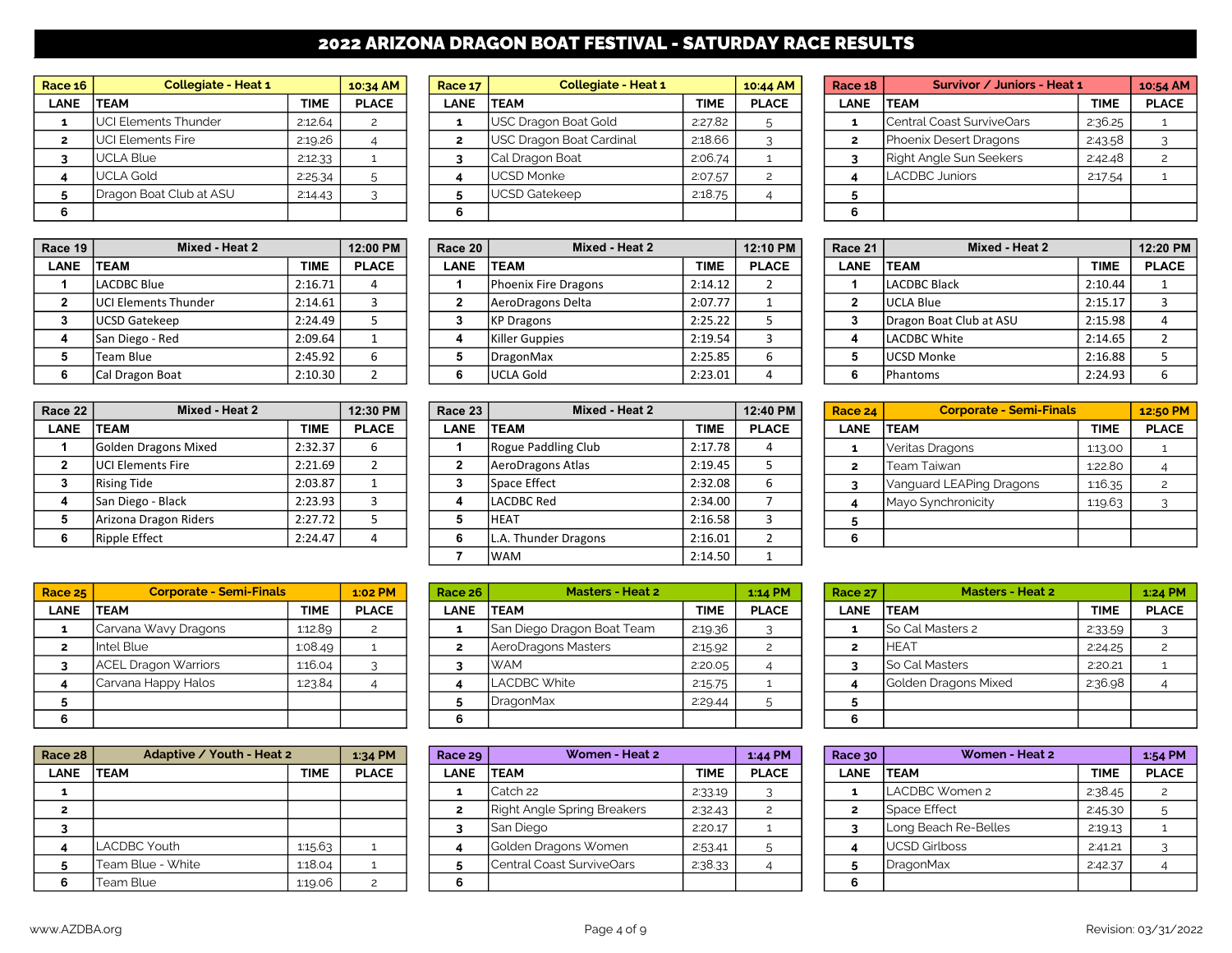# 2022 ARIZONA DRAGON BOAT FESTIVAL - SATURDAY RACE RESULTS

| Race 31 | Women - Heat 2         |             | 2:04 PM      | Race $32$   | Open - Heat 2              |             | 2:14 PM      | Race 33 | Open - Heat 2          |             | 2:24 PM      |
|---------|------------------------|-------------|--------------|-------------|----------------------------|-------------|--------------|---------|------------------------|-------------|--------------|
| LANE    | <b>TEAM</b>            | <b>TIME</b> | <b>PLACE</b> | <b>LANE</b> | <b>ITEAM</b>               | <b>TIME</b> | <b>PLACE</b> | LANE    | <b>TEAM</b>            | <b>TIME</b> | <b>PLACE</b> |
|         | <b>WAM</b>             | 2:31.64     |              |             | <b>Space Effect</b>        | 2:22.52     |              |         | LACDBC Open 2          | 2:26.23     |              |
|         | Wasabi Impact          | 2:34.01     |              |             | <b>Tickle Monsters</b>     | 2:16.38     |              |         | Sausage McGriddle      | 2:04.30     |              |
|         | Phoenix Desert Dragons | 2:47.68     |              |             | UCSD Gaslight              | 2:19.99     |              |         | Sausage McMuffin       | 2:14.18     |              |
|         | <b>Thunder Guppies</b> | 2:43.88     |              |             | <b>DragonMax</b>           | 2:15.96     |              |         | LACDBC Open 1          | 2:12.06     |              |
|         | LACDBC Women 1         | 2:21.53     |              |             | San Diego Dragon Boat Team | 2:10.69     |              |         | Killer Wam Bam Guppies | 2:14.29     |              |
|         | SunGi                  | 2:26.07     |              |             |                            |             |              |         |                        |             |              |

| Race 34 | <b>Corporate - Finals B</b> |             | 2:34 PM      | Race $35$ | <b>Corporate - Finals A</b> |             | 2:46 PM      | Race $36$   | <b>Collegiate - Heat 2</b> |             | 2:58 PM      |
|---------|-----------------------------|-------------|--------------|-----------|-----------------------------|-------------|--------------|-------------|----------------------------|-------------|--------------|
| LANE    | <b>TEAM</b>                 | <b>TIME</b> | <b>PLACE</b> | LANE      | <b>ITEAM</b>                | <b>TIME</b> | <b>PLACE</b> | <b>LANE</b> | <b>ITEAM</b>               | <b>TIME</b> | <b>PLACE</b> |
|         | Carvana Happy Halos         | 1:25.14     |              |           | ACEL Dragon Warriors        | 1:13.90     |              |             | UCLA Blue                  | 2:15.72     |              |
|         | Vanguard LEAPing Dragons    | 1:16.11     |              |           | Intel Blue                  | 1:06.91     |              |             | Dragon Boat Club at ASU    | 2:20.43     |              |
|         | Mayo Synchronicity          | 1:24.72     |              |           | Carvana Wavy Dragons        | 1:13.04     |              |             | <b>UCI Elements Fire</b>   | 2:22.58     |              |
|         | Team Taiwan                 | 1:19.07     |              |           | Veritas Dragons             | 1:12.93     |              |             | UCSD Gatekeep              | 2:24.80     |              |
|         |                             |             |              |           |                             |             |              |             | USC Dragon Boat Gold       | 2:32.03     |              |
|         |                             |             |              | 6         |                             |             |              |             |                            |             |              |

| Race 37        | <b>Collegiate - Heat 2</b>  |         | 3:08 PM       | <b>Race 38</b> | Survivor / Juniors - Heat 2        |             | 3:18 PM      |
|----------------|-----------------------------|---------|---------------|----------------|------------------------------------|-------------|--------------|
| <b>LANE</b>    | TEAM                        | TIME    | <b>PLACE</b>  | <b>LANE</b>    | <b>ITEAM</b>                       | <b>TIME</b> | <b>PLACE</b> |
|                | Cal Dragon Boat             | 2:11.59 |               |                | <b>LACDBC Juniors</b>              | 2:22.10     |              |
| $\overline{2}$ | UCSD Monke                  | 2:12.62 | $\mathcal{P}$ | 2              |                                    |             |              |
|                | <b>UCI Elements Thunder</b> | 2:14.87 |               |                | <b>I</b> Central Coast SurviveOars | 2.43.47     |              |
|                | USC Dragon Boat Cardinal    | 2:24.50 |               |                | Phoenix Desert Dragons             | 2:50.87     |              |
|                | <b>UCLA Gold</b>            | 2:26.99 | 5             |                | Right Angle Sun Seekers            | 2:50.85     |              |
|                |                             |         |               | 6              |                                    |             |              |

| ace 31 | Women - Heat 2         |             | 2:04 PM      | Race 32     | Open - Heat 2              | 2:14 PM     |              | Race 33     | Open - Heat 2          |             | 2:24 PM      |  |
|--------|------------------------|-------------|--------------|-------------|----------------------------|-------------|--------------|-------------|------------------------|-------------|--------------|--|
| LANE   | <b>TEAM</b>            | <b>TIME</b> | <b>PLACE</b> | <b>LANE</b> | <b>TEAM</b>                | <b>TIME</b> | <b>PLACE</b> | <b>LANE</b> | <b>ITEAM</b>           | <b>TIME</b> | <b>PLACE</b> |  |
|        | <b>WAM</b>             | 2:31.64     |              |             | <b>Space Effect</b>        | 2:22.52     |              |             | LACDBC Open 2          | 2:26.23     |              |  |
|        | Wasabi Impact          | 2:34.01     |              |             | <b>Tickle Monsters</b>     | 2:16.38     |              |             | Sausage McGriddle      | 2:04.30     |              |  |
|        | Phoenix Desert Dragons | 2:47.68     |              |             | UCSD Gaslight              | 2:19.99     |              |             | Sausage McMuffin       | 2:14.18     |              |  |
|        | Thunder Guppies        | 2:43.88     |              |             | <b>IDragonMax</b>          | 2:15.96     |              |             | LACDBC Open 1          | 2:12.06     |              |  |
|        | LACDBC Women 1         | 2:21.53     |              |             | San Diego Dragon Boat Team | 2:10.69     |              |             | Killer Wam Bam Guppies | 2:14.29     |              |  |
|        | SunGi                  | 2:26.07     |              |             |                            |             |              |             |                        |             |              |  |

| e 34:     | <b>Corporate - Finals B</b> |             | $2:34$ PM    | <b>Race 35</b> | <b>Corporate - Finals A</b> |             | 2:46 PM      | Race 36     | <b>Collegiate - Heat 2</b> |             | 2:58       |
|-----------|-----------------------------|-------------|--------------|----------------|-----------------------------|-------------|--------------|-------------|----------------------------|-------------|------------|
| <b>NE</b> | <b>TEAM</b>                 | <b>TIME</b> | <b>PLACE</b> | <b>LANE</b>    | <b>ITEAM</b>                | <b>TIME</b> | <b>PLACE</b> | <b>LANE</b> | <b>TEAM</b>                | <b>TIME</b> | <b>PLA</b> |
|           | Carvana Happy Halos         | 1:25.14     |              |                | <b>ACEL Dragon Warriors</b> | 1:13.90     |              |             | UCLA Blue                  | 2:15.72     |            |
|           | Vanguard LEAPing Dragons    | 1:16.11     |              |                | Intel Blue                  | 1:06.91     |              |             | Dragon Boat Club at ASU    | 2:20.43     |            |
|           | Mayo Synchronicity          | 1:24.72     |              |                | Carvana Wavy Dragons        | 1:13.04     |              |             | <b>I</b> UCI Elements Fire | 2:22.58     |            |
|           | Team Taiwan                 | 1:19.07     |              |                | Veritas Dragons             | 1:12.93     |              |             | UCSD Gatekeep              | 2:24.80     |            |
|           |                             |             |              |                |                             |             |              |             | USC Dragon Boat Gold       | 2:32.03     |            |
|           |                             |             |              | 6              |                             |             |              |             |                            |             |            |

| <b>Collegiate - Heat 2</b> |             | 3:08 PM      | Race 38     | Survivor / Juniors - Heat 2 |             | 3:18 PM      |
|----------------------------|-------------|--------------|-------------|-----------------------------|-------------|--------------|
|                            | <b>TIME</b> | <b>PLACE</b> | <b>LANE</b> | <b>TEAM</b>                 | <b>TIME</b> | <b>PLACE</b> |
| Boat                       | 2:11.59     |              | 1           | LACDBC Juniors              | 2:22.10     |              |
|                            | 2:12.62     | 2            |             |                             |             |              |
| s Thunder:                 | 2:14.87     | 3            |             | lCentral Coast SurviveOars  | 2:43.47     | 2            |
| <b>Boat Cardinal</b>       | 2:24.50     |              |             | Phoenix Desert Dragons      | 2:50.87     |              |
|                            | 2:26.99     | 5            | 5           | Right Angle Sun Seekers     | 2:50.85     |              |
|                            |             |              |             |                             |             |              |

| Race 33        | Open - Heat 2          |             | 2:24 PM      |
|----------------|------------------------|-------------|--------------|
| <b>LANE</b>    | <b>TEAM</b>            | <b>TIME</b> | <b>PLACE</b> |
| 1              | LACDBC Open 2          | 2:26.23     | 5            |
| $\overline{2}$ | Sausage McGriddle      | 2:04.30     |              |
| 3              | Sausage McMuffin       | 2:14.18     |              |
|                | LACDBC Open 1          | 2:12.06     |              |
| 5              | Killer Wam Bam Guppies | 2:14.29     |              |
| 6              |                        |             |              |

| Race 36        | <b>Collegiate - Heat 2</b> |             | 2:58 PM      |
|----------------|----------------------------|-------------|--------------|
| <b>LANE</b>    | <b>TEAM</b>                | <b>TIME</b> | <b>PLACE</b> |
| 1              | <b>UCLA Blue</b>           | 2:15.72     |              |
| $\overline{2}$ | Dragon Boat Club at ASU    | 2:20.43     | 2            |
| 3              | <b>UCI Elements Fire</b>   | 2:22.58     |              |
|                | <b>UCSD Gatekeep</b>       | 2:24.80     |              |
| 5              | USC Dragon Boat Gold       | 2:32.03     | 5            |
|                |                            |             |              |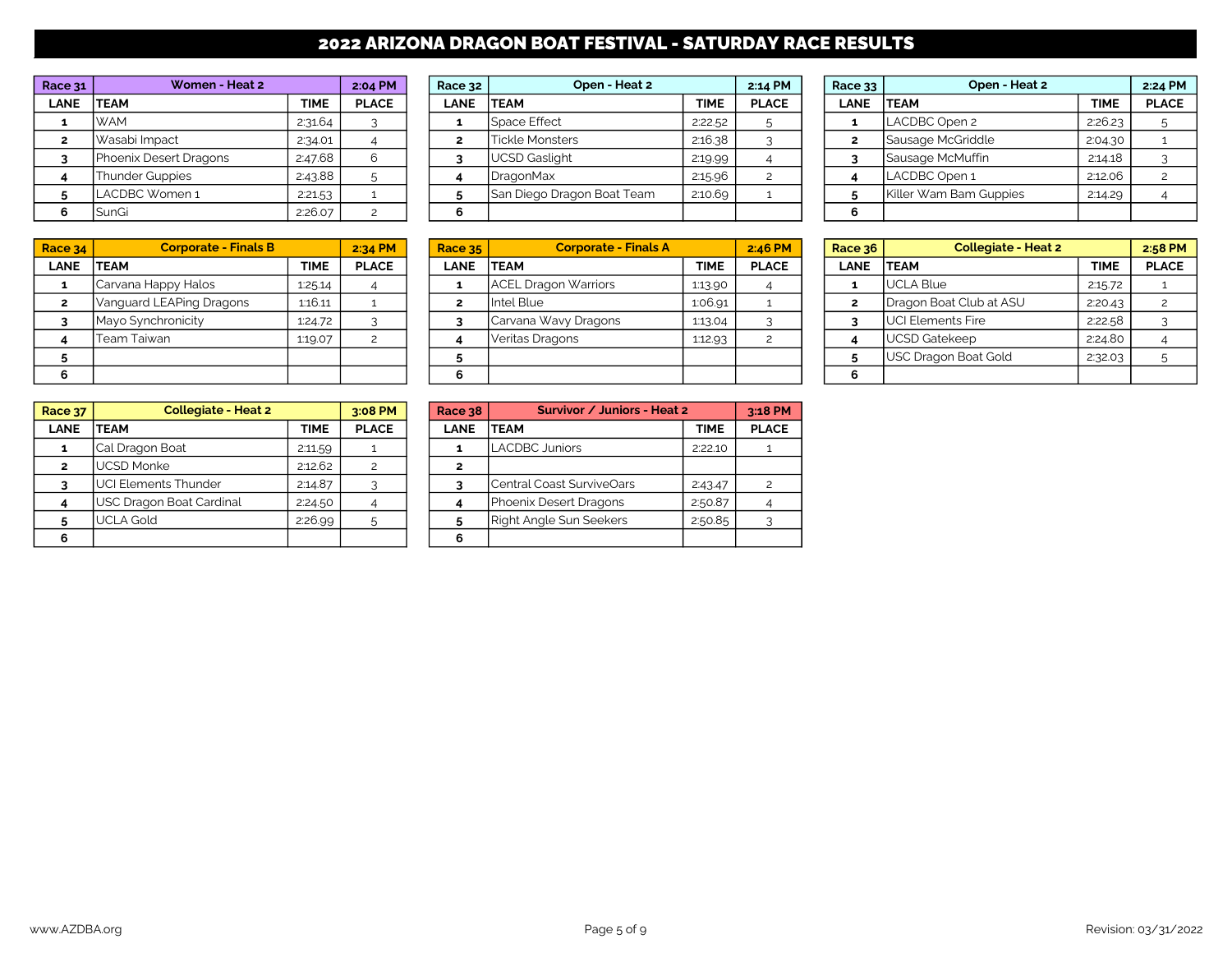# 2022 ARIZONA DRAGON BOAT FESTIVAL - SUNDAY RACE RESULTS

| Race $39$   | Open - Finals              |             | 8:00 AM      |      | <b>Survivor - Finals</b><br>Race 40 |             | 8:10 AM      |             | <b>Collegiate - Finals B</b><br>Race $41$ |             | 8:20 AM      |
|-------------|----------------------------|-------------|--------------|------|-------------------------------------|-------------|--------------|-------------|-------------------------------------------|-------------|--------------|
| <b>LANE</b> | <b>ITEAM</b>               | <b>TIME</b> | <b>PLACE</b> | LANE | <b>TEAM</b>                         | <b>TIME</b> | <b>PLACE</b> | <b>LANE</b> | <b>TEAM</b>                               | <b>TIME</b> | <b>PLACE</b> |
|             | Sausage McMuffin           | 2:07.11     |              |      | Phoenix Desert Dragons              | 2:34.56     |              |             | <b>IUCLA Gold</b>                         | 2:17.40     |              |
|             | San Diego Dragon Boat Team | 2:02.44     |              |      | Central Coast SurviveOars           | 2:31.50     |              |             | USC Dragon Boat Cardinal                  | 2:18.46     |              |
|             | Sausage McGriddle          | 1:57.68     |              |      | Right Angle Sun Seekers             | 2:36.88     |              |             | <b>JUCI Elements Fire</b>                 | 2:12.74     |              |
|             | LACDBC Open 1              | 2:02.68     |              |      |                                     |             |              |             | UCSD Gatekeep                             | 2:13.70     |              |
|             | Killer Wam Bam Guppies     | 2:06.90     |              |      |                                     |             |              |             | USC Dragon Boat Gold                      | 2:25.22     |              |
|             | DragonMax                  | 2:06.76     |              |      |                                     |             |              |             |                                           |             |              |

| Race $42$   | <b>Collegiate - Finals A</b> |             | 8:30 AM      | Race 43 | <b>Masters - Finals</b>    |             | 8:40 AM      | Race $44$ | <b>Women - Finals B</b>   |             | 8:50 AM      |
|-------------|------------------------------|-------------|--------------|---------|----------------------------|-------------|--------------|-----------|---------------------------|-------------|--------------|
| <b>LANE</b> | <b>ITEAM</b>                 | <b>TIME</b> | <b>PLACE</b> | LANE    | <b>ITEAM</b>               | <b>TIME</b> | <b>PLACE</b> | LANE      | <b>ITEAM</b>              | <b>TIME</b> | <b>PLACE</b> |
|             | <b>IUCLA Blue</b>            | 2:08.82     |              |         | <b>So Cal Masters</b>      | 2:12.61     |              |           | LACDBC Women 2            | 2:26.69     |              |
|             | <b>IUCSD Monke</b>           | 2:07.40     |              |         | San Diego Dragon Boat Team | 2:12.06     |              |           | Catch 22                  | 2:26.88     |              |
|             | <b>ICal Dragon Boat</b>      | 2:05.56     |              |         | AeroDragons Masters        | 2:07.52     |              |           | Wasabi Impact             | 2:23.21     |              |
|             | <b>JUCI Elements Thunder</b> | 2:07.19     |              |         | <b>LACDBC White</b>        | 2:08.45     |              |           | Central Coast SurviveOars | 2:29.47     |              |
|             | Dragon Boat Club at ASU      | 2:09.27     |              |         | <b>WAM</b>                 | 2:11.82     |              |           | DragonMax                 | 2:29.21     |              |
|             |                              |             |              |         | <b>HEAT</b>                | 2:14.84     |              |           | Thunder Guppies           | 2:27.27     |              |

| Race 45        | <b>Women - Finals A</b>            |             | 9:00 AM      |
|----------------|------------------------------------|-------------|--------------|
| <b>LANE</b>    | <b>TEAM</b>                        | <b>TIME</b> | <b>PLACE</b> |
| 1              | SunGi                              | 2:19.10     |              |
| $\overline{2}$ | LACDBC Women 1                     | 2:12.06     |              |
| 3              | Long Beach Re-Belles               | 2:12.05     | 2            |
| 4              | San Diego                          | 2:11.98     |              |
| 5              | <b>WAM</b>                         | 2:21.10     | 5            |
| 6              | <b>Right Angle Spring Breakers</b> | 2:25.01     | 6            |

| Race 48      | <b>Mixed - Semi-Finals C/D</b> |             | 9:30 AM      |
|--------------|--------------------------------|-------------|--------------|
| <b>LANE</b>  | <b>TEAM</b>                    | <b>TIME</b> | <b>PLACE</b> |
| 1            | <b>DragonMax</b>               | 2:19.45     | 5            |
| $\mathbf{2}$ | <b>Killer Guppies</b>          | 2:18.12     | 3            |
| 3            | <b>HEAT</b>                    | 2:15.73     |              |
| 4            | L.A. Thunder Dragons           | 2:16.35     | 2            |
| 5            | San Diego - Black              | 2:19.19     | 4            |
| 6            | <b>Golden Dragons Mixed</b>    | 2:23.95     | 6            |

| Race 51      | <b>Mixed - Finals D</b>  |             | 10:20 AM     |
|--------------|--------------------------|-------------|--------------|
| <b>LANE</b>  | <b>TEAM</b>              | <b>TIME</b> | <b>PLACE</b> |
|              | San Diego - Black        | 2:19.11     |              |
| $\mathbf{2}$ | <b>Killer Guppies</b>    | 2:18.62     | 3            |
| 3            | Phantoms                 | 2:20.48     |              |
| 4            | <b>UCI Elements Fire</b> | 2:15.78     |              |
| 5            | <b>UCSD Gatekeep</b>     | 2:16.15     | 2            |
| 6            | <b>UCLA Gold</b>         | 2:20.46     |              |

| ace 39      | <b>Open - Finals</b>       |             | 8:00 AM      | Race 40     | <b>Survivor - Finals</b>  |             | 8:10 AM      | Race 41     | <b>Collegiate - Finals B</b> |             | 8:20 AM      |  |
|-------------|----------------------------|-------------|--------------|-------------|---------------------------|-------------|--------------|-------------|------------------------------|-------------|--------------|--|
| <b>LANE</b> | <b>TEAM</b>                | <b>TIME</b> | <b>PLACE</b> | <b>LANE</b> | <b>ITEAM</b>              | <b>TIME</b> | <b>PLACE</b> | <b>LANE</b> | <b>TEAM</b>                  | <b>TIME</b> | <b>PLACE</b> |  |
|             | Sausage McMuffin           | 2:07.11     |              |             | Phoenix Desert Dragons    | 2:34.56     |              |             | <b>IUCLA Gold</b>            | 2:17.40     |              |  |
|             | San Diego Dragon Boat Team | 2:02.44     |              |             | Central Coast SurviveOars | 2:31.50     |              |             | USC Dragon Boat Cardinal     | 2:18.46     |              |  |
|             | Sausage McGriddle          | 1.57.68     |              |             | Right Angle Sun Seekers   | 2:36.88     |              |             | UCI Elements Fire            | 2:12.74     |              |  |
|             | LACDBC Open 1              | 2:02.68     |              |             |                           |             |              |             | <b>IUCSD Gatekeep</b>        | 2:13.70     |              |  |
|             | Killer Wam Bam Guppies     | 2:06.90     |              |             |                           |             |              |             | USC Dragon Boat Gold         | 2:25.22     |              |  |
|             | <b>I</b> DragonMax         | 2:06.76     |              |             |                           |             |              |             |                              |             |              |  |

| ace42       | <b>Collegiate - Finals A</b> |             | 8:30 AM      | Race 43     | <b>Masters - Finals</b>    | 8:40 AM     |              | Race 44     | <b>Women - Finals B</b>   |             | 8:50 AM      |
|-------------|------------------------------|-------------|--------------|-------------|----------------------------|-------------|--------------|-------------|---------------------------|-------------|--------------|
| <b>LANE</b> | <b>TEAM</b>                  | <b>TIME</b> | <b>PLACE</b> | <b>LANE</b> | <b>ITEAM</b>               | <b>TIME</b> | <b>PLACE</b> | <b>LANE</b> | <b>ITEAM</b>              | <b>TIME</b> | <b>PLACE</b> |
|             | <b>IUCLA Blue</b>            | 2:08.82     |              |             | <b>So Cal Masters</b>      | 2:12.61     |              |             | LACDBC Women 2            | 2:26.69     |              |
|             | UCSD Monke                   | 2:07.40     |              |             | San Diego Dragon Boat Team | 2:12.06     |              |             | lCatch 22                 | 2:26.88     |              |
|             | Cal Dragon Boat              | 2:05.56     |              |             | AeroDragons Masters        | 2:07.52     |              |             | Wasabi Impact             | 2:23.21     |              |
|             | UCI Elements Thunder         | 2:07.19     |              |             | <b>LACDBC White</b>        | 2:08.45     |              |             | Central Coast SurviveOars | 2:29.47     |              |
|             | Dragon Boat Club at ASU      | 2:09.27     |              |             | <b>WAM</b>                 | 2:11.82     |              |             | <b>IDragonMax</b>         | 2:29.21     |              |
|             |                              |             |              |             | <b>HEAT</b>                | 2:14.84     |              |             | Thunder Guppies           | 2:27.27     |              |

| e 45 | Women - Finals A            |             | Mixed - Semi-Finals C/D<br>$9:00$ AM<br>Race 46 |  |      | 9:10 AM                   | Race 47     | Mixed - Semi-Finals C/D |          |                     |             |             |
|------|-----------------------------|-------------|-------------------------------------------------|--|------|---------------------------|-------------|-------------------------|----------|---------------------|-------------|-------------|
|      | <b>ITEAM</b>                | <b>TIME</b> | <b>PLACE</b>                                    |  | LANE | <b>TEAM</b>               | <b>TIME</b> | <b>PLACE</b>            | LANE     | <b>TEAM</b>         | <b>TIME</b> | <b>PLAC</b> |
|      | l SunGi                     | 2:19.10     |                                                 |  |      | Arizona Dragon Riders     | 2:21.95     |                         |          | <b>IKP Dragons</b>  | 2:23.03     |             |
|      | ILACDBC Women 1             | 2:12.06     |                                                 |  |      | <b>Ripple Effect</b>      | 2:14.20     |                         | <b>.</b> | UCSD Gatekeep       | 2:19.07     |             |
|      | Long Beach Re-Belles        | 2:12.05     |                                                 |  |      | Rogue Paddling Club       | 2:14.69     |                         |          | LACDBC Blue         | 2:15.52     |             |
|      | San Diego                   | 2:11.98     |                                                 |  |      | <b>IUCI Elements Fire</b> | 2:14.79     |                         |          | AeroDragons Atlas   | 2:15.63     |             |
|      | <b>WAM</b>                  | 2:21.10     |                                                 |  |      | <b>UCLA Gold</b>          | 2:19.47     |                         |          | <b>IPhantoms</b>    | 2:18.33     |             |
|      | Right Angle Spring Breakers | 2:25.01     |                                                 |  |      | <b>LACDBC Red</b>         | 2:28.36     |                         |          | <b>Space Effect</b> | 2:33.61     |             |

| Race 48丨    | Mixed - Semi-Finals C/D |             | 9:30 AM      | Race 49 | Mixed - Semi-Finals A/B |             | 9:40 AM      |             | Mixed - Semi-Finals A/B<br>Race 50 |             | 9:50 AM      |
|-------------|-------------------------|-------------|--------------|---------|-------------------------|-------------|--------------|-------------|------------------------------------|-------------|--------------|
| <b>LANE</b> | <b>ITEAM</b>            | <b>TIME</b> | <b>PLACE</b> | LANE    | <b>TEAM</b>             | <b>TIME</b> | <b>PLACE</b> | <b>LANE</b> | <b>ITEAM</b>                       | <b>TIME</b> | <b>PLACE</b> |
|             | DragonMax               | 2:19.45     |              |         | <b>WAM</b>              | 2:14.17     |              |             | <b>IUCSD Monke</b>                 | 2:08.24     |              |
|             | Killer Guppies          | 2:18.12     |              |         | <b>LACDBC White</b>     | 2:12.96     |              |             | Cal Dragon Boat                    | 2:07.80     |              |
|             | lheat                   | 2:15.73     |              |         | AeroDragons Delta       | 2:06.23     |              |             | Rising Tide                        | 2:01.04     |              |
|             | L.A. Thunder Dragons    | 2:16.35     |              |         | LACDBC Black            | 2:08.24     |              |             | San Diego - Red                    | 2:04.80     |              |
|             | San Diego - Black       | 2:19.19     |              |         | Phoenix Fire Dragons    | 2:10.85     |              |             | <b>IUCI Elements Thunder</b>       | 2:09.19     |              |
|             | Golden Dragons Mixed    | 2:23.95     |              |         | Dragon Boat Club at ASU | 2:11.24     |              |             | <b>UCLA Blue</b>                   | 2:08.31     |              |

| ace 51      | Mixed - Finals D          |             | 10:20 AM     | Race 52 | Mixed - Finals C     |             | 10:30 AM     | Race 53     | Mixed - Finals B             |             | 10:40 AM     |
|-------------|---------------------------|-------------|--------------|---------|----------------------|-------------|--------------|-------------|------------------------------|-------------|--------------|
| <b>LANE</b> | <b>ITEAM</b>              | <b>TIME</b> | <b>PLACE</b> | LANE    | <b>ITEAM</b>         | <b>TIME</b> | <b>PLACE</b> | <b>LANE</b> | <b>ITEAM</b>                 | <b>TIME</b> | <b>PLACE</b> |
|             | San Diego - Black         | 2:19.11     |              |         | L.A. Thunder Dragons | 2:14.62     |              |             | lwam                         | 2:14.98     |              |
|             | Killer Guppies            | 2:18.62     |              |         | <b>HEAT</b>          | 2:13.79     |              |             | <b>UCLA Blue</b>             | 2:12.06     |              |
|             | <b>IPhantoms</b>          | 2:20.48     |              |         | LACDBC Blue          | 2:14.55     |              |             | Dragon Boat Club at ASU      | 2:15.52     |              |
|             | <b>IUCI Elements Fire</b> | 2:15.78     |              |         | Ripple Effect        | 2:11.62     |              |             | <b>UCSD Monke</b>            | 2:10.99     |              |
|             | UCSD Gatekeep             | 2:16.15     |              |         | AeroDragons Atlas    | 2:13.11     |              |             | LACDBC White                 | 2:11.75     |              |
|             | <b>UCLA Gold</b>          | 2:20.46     |              |         | Rogue Paddling Club  | 2:12.28     |              |             | <b>IUCI Elements Thunder</b> | 2:10.47     |              |

| Race 41        | <b>Collegiate - Finals B</b> |             | 8:20 AM       |
|----------------|------------------------------|-------------|---------------|
| <b>LANE</b>    | <b>TEAM</b>                  | <b>TIME</b> | <b>PLACE</b>  |
| 1              | <b>UCLA Gold</b>             | 2:17.40     |               |
| $\overline{2}$ | USC Dragon Boat Cardinal     | 2:18.46     |               |
| 3              | <b>UCI Elements Fire</b>     | 2:12.74     |               |
| 4              | <b>UCSD Gatekeep</b>         | 2:13.70     | $\mathcal{P}$ |
| 5              | <b>USC Dragon Boat Gold</b>  | 2:25.22     | 5             |
| 6              |                              |             |               |

| Race 44        | <b>Women - Finals B</b>   |             | 8:50 AM      |
|----------------|---------------------------|-------------|--------------|
| <b>LANE</b>    | <b>TEAM</b>               | <b>TIME</b> | <b>PLACE</b> |
| 1              | LACDBC Women 2            | 2:26.69     | 2            |
| $\overline{2}$ | Catch 22                  | 2:26.88     | 3            |
| 3              | Wasabi Impact             | 2:23.21     |              |
| 4              | Central Coast SurviveOars | 2:29.47     |              |
| 5              | <b>DragonMax</b>          | 2:29.21     | 5            |
| 6              | <b>Thunder Guppies</b>    | 2:27.27     |              |

| Race 45 | Women - Finals A            |             | 9:00 AM      |      | Mixed - Semi-Finals C/D<br>Race 46 |             | 9:10 AM      | Race 47 | Mixed - Semi-Finals C/D |             | 9:20 AM      |
|---------|-----------------------------|-------------|--------------|------|------------------------------------|-------------|--------------|---------|-------------------------|-------------|--------------|
| LANE    | <b>ITEAM</b>                | <b>TIME</b> | <b>PLACE</b> | LANE | <b>ITEAM</b>                       | <b>TIME</b> | <b>PLACE</b> | LANE    | <b>TEAM</b>             | <b>TIME</b> | <b>PLACE</b> |
|         | SunGi                       | 2:19.10     |              |      | Arizona Dragon Riders              | 2:21.95     |              |         | IKP Dragons             | 2:23.03     |              |
|         | LACDBC Women 1              | 2:12.06     |              |      | Ripple Effect                      | 2:14.20     |              |         | UCSD Gatekeep           | 2:19.07     |              |
|         | Long Beach Re-Belles        | 2:12.05     |              |      | Rogue Paddling Club                | 2:14.69     |              |         | LACDBC Blue             | 2:15.52     |              |
|         | San Diego                   | 2:11.98     |              |      | <b>IUCI Elements Fire</b>          | 2:14.79     |              |         | AeroDragons Atlas       | 2:15.63     |              |
|         | <b>WAM</b>                  | 2:21.10     |              |      | <b>UCLA Gold</b>                   | 2:19.47     |              |         | Phantoms                | 2:18.33     |              |
| 6.      | Right Angle Spring Breakers | 2:25.01     |              |      | LACDBC Red                         | 2:28.36     |              |         | lSpace Effect           | 2:33.61     |              |

| Race 50     | Mixed - Semi-Finals A/B     |             | 9:50 AM      |
|-------------|-----------------------------|-------------|--------------|
| <b>LANE</b> | <b>TEAM</b>                 | <b>TIME</b> | <b>PLACE</b> |
|             | <b>UCSD Monke</b>           | 2:08.24     |              |
| 2           | Cal Dragon Boat             | 2:07.80     | 3            |
| 3           | <b>Rising Tide</b>          | 2:01.04     |              |
| 4           | San Diego - Red             | 2:04.80     | 2            |
| 5           | <b>UCI Elements Thunder</b> | 2:09.19     | 6            |
| 6           | <b>UCLA Blue</b>            | 2:08.31     |              |

| Race 51   | Mixed - Finals D          |             | 10:20 AM     | Race $52$ | Mixed - Finals C     |             | 10:30 AM     | Race 53 | <b>Mixed - Finals B</b>      |             | 10:40 AM     |
|-----------|---------------------------|-------------|--------------|-----------|----------------------|-------------|--------------|---------|------------------------------|-------------|--------------|
| LANE TEAM |                           | <b>TIME</b> | <b>PLACE</b> | LANE      | <b>TEAM</b>          | <b>TIME</b> | <b>PLACE</b> | LANE    | <b>TEAM</b>                  | <b>TIME</b> | <b>PLACE</b> |
|           | San Diego - Black         | 2:19.11     |              |           | L.A. Thunder Dragons | 2:14.62     |              |         | lwam                         | 2:14.98     |              |
|           | Killer Guppies            | 2:18.62     |              |           | <b>IHEAT</b>         | 2:13.79     |              |         | <b>UCLA Blue</b>             | 2:12.06     |              |
|           | <b>IPhantoms</b>          | 2:20.48     |              |           | LACDBC Blue          | 2:14.55     |              |         | Dragon Boat Club at ASU      | 2:15.52     |              |
|           | <b>IUCI Elements Fire</b> | 2:15.78     |              |           | Ripple Effect        | 2:11.62     |              |         | <b>IUCSD Monke</b>           | 2:10.99     |              |
|           | UCSD Gatekeep             | 2:16.15     |              |           | AeroDragons Atlas    | 2:13.11     |              |         | LACDBC White                 | 2:11.75     |              |
| 6.        | <b>IUCLA Gold</b>         | 2:20.46     |              |           | Rogue Paddling Club  | 2:12.28     |              |         | <b>IUCI Elements Thunder</b> | 2:10.47     |              |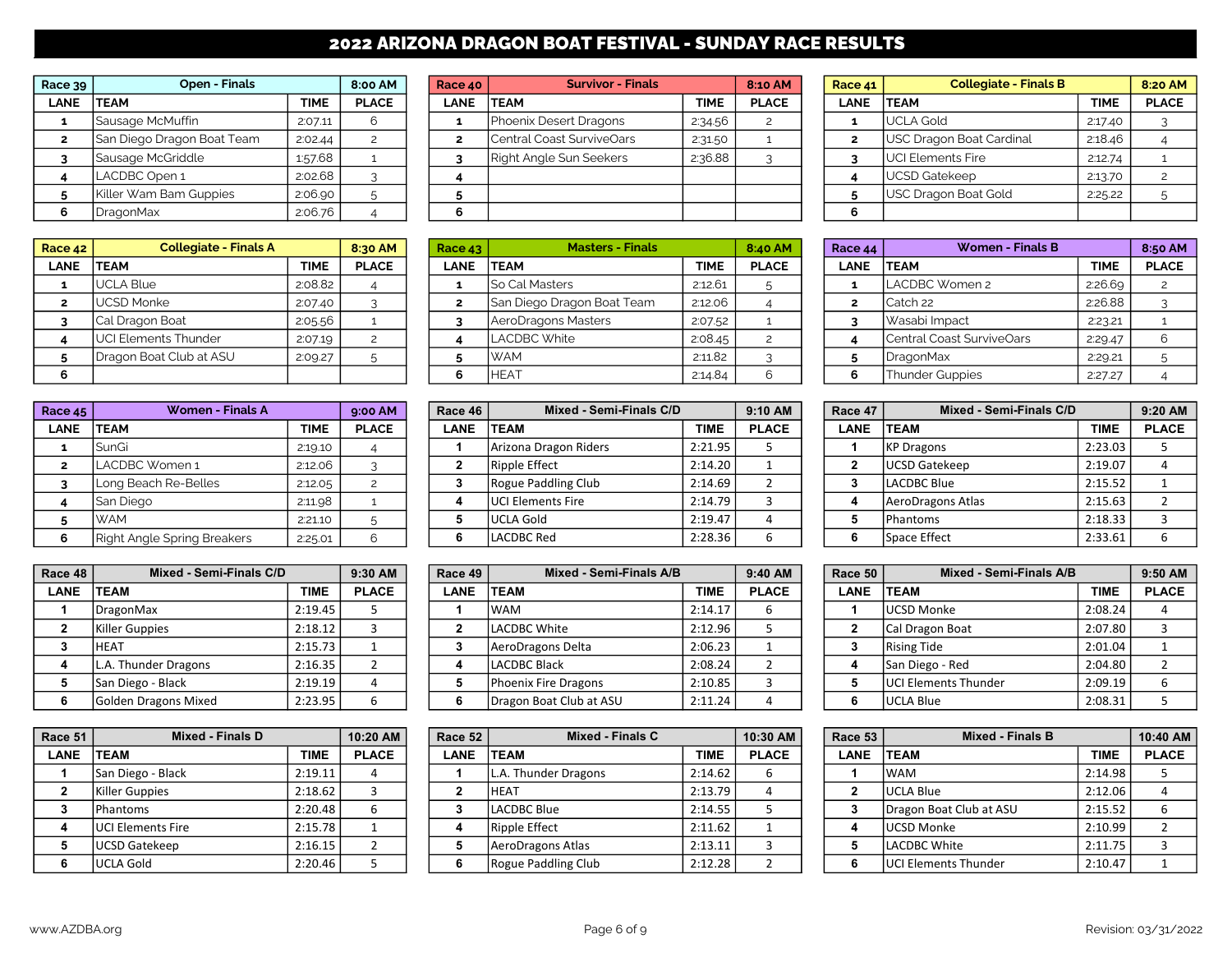# 2022 ARIZONA DRAGON BOAT FESTIVAL - SUNDAY RACE RESULTS

| Race 54      | <b>Mixed - Finals A</b> |         | 10:50 AM     |
|--------------|-------------------------|---------|--------------|
| <b>LANE</b>  | <b>TEAM</b>             | TIME    | <b>PLACE</b> |
| 1            | Phoenix Fire Dragons    | 2:11.29 | 6            |
| $\mathbf{2}$ | San Diego - Red         | 2:04.10 |              |
| 3            | AeroDragons Delta       | 2:04.37 | з            |
| 4            | <b>Rising Tide</b>      | 2:00.90 |              |
| 5            | <b>LACDBC Black</b>     | 2:06.97 | 4            |
| 6            | Cal Dragon Boat         | 2:07.83 |              |

| Race 57     | 250M Knock Out E - Race 2   |             | 11:45 AM     | <b>Race 58</b> | 250M Knock Out E - Race 3 |             | 11:50 AM     | Race $59$ | 250M Knock Out D - Race 1 |             | 11:55 AM     |
|-------------|-----------------------------|-------------|--------------|----------------|---------------------------|-------------|--------------|-----------|---------------------------|-------------|--------------|
| <b>LANE</b> | <b>TEAM</b>                 | <b>TIME</b> | <b>PLACE</b> | <b>LANE</b>    | <b>TEAM</b>               | <b>TIME</b> | <b>PLACE</b> | LANE      | <b>TEAM</b>               | <b>TIME</b> | <b>PLACE</b> |
|             | Catch 22                    | 1:14.90     |              |                | Catch 22                  | 1:13.52     |              |           | Arizona Dragon Riders     | 1:09.81     |              |
|             | Right Angle Spring Breakers | 1:15.75     |              |                |                           |             |              |           | DragonMax                 | 1:06.71     |              |
|             |                             |             |              |                |                           |             |              |           | <b>I</b> Phantoms         | 1:08.58     |              |
|             | USC Dragon Boat Gold        | 1:12.77     |              |                | USC Dragon Boat Gold      | 1:11.98     |              |           | <b>IUCLA Gold</b>         | 1:08.48     |              |
|             | Wasabi Impact               | 1:14.32     |              |                | Wasabi Impact             | 1:14.70     |              |           | KP Dragons                | 1:06.86     |              |
|             | Right Angle Sun Seekers     | 1:20.40     |              | b              |                           |             |              |           | <b>IWAM</b>               | 1:09.53     |              |

| Race 60      | 250M Knock Out D - Race 2 |             | 12:00 PM     |
|--------------|---------------------------|-------------|--------------|
| <b>LANE</b>  | <b>TEAM</b>               | <b>TIME</b> | <b>PLACE</b> |
| 1            |                           |             |              |
| $\mathbf{z}$ | <b>DragonMax</b>          | 1:09.30     |              |
| 3            | Phantoms                  | 1:11.13     |              |
| 4            | <b>UCLA Gold</b>          | 1:11.50     |              |
| 5            | <b>KP Dragons</b>         | 1:11.06     |              |
| 6            | <b>WAM</b>                | 1:12.21     | 5            |

| Race 63        | 250M Knock Out C - Race 2 |             | 12:15 PM     |
|----------------|---------------------------|-------------|--------------|
| <b>LANE</b>    | <b>TEAM</b>               | <b>TIME</b> | <b>PLACE</b> |
| 1              |                           |             |              |
| $\overline{2}$ | <b>UCI Elements Fire</b>  | 1:06.49     | 2            |
| 3              | Rogue Paddling Club       | 1:06.62     | っ            |
| 4              | L.A. Thunder Dragons      | 1:07.56     |              |
| 5              | Ripple Effect             | 1:06.42     |              |
| 6              | USC Dragon Boat Cardinal  | 1:08.08     |              |

| Race 66        | 250M Knock Out B - Race 2   |             | 12:30 PM     |
|----------------|-----------------------------|-------------|--------------|
| <b>LANE</b>    | <b>TEAM</b>                 | <b>TIME</b> | <b>PLACE</b> |
| 1              | Dragon Boat Club at ASU     | 1:06.28     |              |
| $\overline{2}$ | <b>WAM</b>                  | 1:06.57     | 5            |
| 3              | <b>UCI Elements Thunder</b> | 1:04.44     | 2            |
|                | Phoenix Fire Dragons        | 1:04.57     |              |
| 5              | <b>UCLA Blue</b>            | 1:04.05     |              |
| 6              |                             |             |              |

| Race 54 | Mixed - Finals A     |             | 10:50 AM     | <b>Race 55</b> | <b>Volunteers Race - Heat 1</b> |             | 11:00 AM     | Race 56     | 250M Knock Out E - Race 1   |             | 11:40 AM     |
|---------|----------------------|-------------|--------------|----------------|---------------------------------|-------------|--------------|-------------|-----------------------------|-------------|--------------|
| LANE    | <b>TEAM</b>          | <b>TIME</b> | <b>PLACE</b> | LANE           | <b>ITEAM</b>                    | <b>TIME</b> | <b>PLACE</b> | <b>LANE</b> | <b>TEAM</b>                 | <b>TIME</b> | <b>PLACE</b> |
|         | Phoenix Fire Dragons | 2:11.29     |              |                | Volunteers Red                  | 1:14.60     | 0:00.00      |             | Catch 22                    | 1:12.97     |              |
|         | San Diego - Red      | 2:04.10     |              |                | Volunteers Blue                 | 1:10.14     | 0:00.00      |             | Right Angle Spring Breakers | 1:13.40     |              |
|         | AeroDragons Delta    | 2:04.37     |              |                | Volunteers Green                | 1:04.62     | 0:00.00      |             | Golden Dragons              | 1:18.90     |              |
|         | Rising Tide          | 2:00.90     |              |                |                                 |             |              |             | USC Dragon Boat Gold        | 1:09.59     |              |
|         | LACDBC Black         | 2:06.97     |              |                |                                 |             |              |             | Wasabi Impact               | 1:11.73     |              |
|         | Cal Dragon Boat      | 2:07.83     |              |                |                                 |             |              |             | Right Angle Sun Seekers     | 1:17.13     |              |

| ace 57 | 250M Knock Out E - Race 2   |             | 11:45 AM     | 250M Knock Out E - Race 3<br><b>Race 58</b> |                              | 11:50 AM    | Race 59      | 250M Knock Out D - Race 1 |                       | 11:55 AM    |              |
|--------|-----------------------------|-------------|--------------|---------------------------------------------|------------------------------|-------------|--------------|---------------------------|-----------------------|-------------|--------------|
| LANE   | <b>TEAM</b>                 | <b>TIME</b> | <b>PLACE</b> | <b>LANE</b>                                 | <b>ITEAM</b>                 | <b>TIME</b> | <b>PLACE</b> | <b>LANE</b>               | <b>ITEAM</b>          | <b>TIME</b> | <b>PLACE</b> |
|        | Catch 22                    | 1:14.90     |              |                                             | Catch 22                     | 1:13.52     |              |                           | Arizona Dragon Riders | 1:09.81     |              |
|        | Right Angle Spring Breakers | 1:15.75     |              |                                             |                              |             |              |                           | DragonMax             | 1:06.71     |              |
|        |                             |             |              |                                             |                              |             |              |                           | <b>IPhantoms</b>      | 1:08.58     |              |
|        | USC Dragon Boat Gold        | 1:12.77     |              |                                             | <b>IUSC Dragon Boat Gold</b> | 1:11.98     |              |                           | <b>IUCLA Gold</b>     | 1:08.48     |              |
|        | Wasabi Impact               | 1:14.32     |              |                                             | Wasabi Impact                | 1:14.70     |              |                           | KP Dragons            | 1:06.86     |              |
|        | Right Angle Sun Seekers     | 1:20.40     |              |                                             |                              |             |              |                           | <b>IWAM</b>           | 1:09.53     |              |

| ace 60      | 250M Knock Out D - Race 2 |             | 12:00 PM     | Race 61     | 250M Knock Out D - Race 3 |             | 12:05 PM     | Race 62 $ $ | 250M Knock Out C - Race 1 |             | 12:10 PM     |
|-------------|---------------------------|-------------|--------------|-------------|---------------------------|-------------|--------------|-------------|---------------------------|-------------|--------------|
| <b>LANE</b> | <b>TEAM</b>               | <b>TIME</b> | <b>PLACE</b> | <b>LANE</b> | <b>ITEAM</b>              | <b>TIME</b> | <b>PLACE</b> | <b>LANE</b> | <b>ITEAM</b>              | <b>TIME</b> | <b>PLACE</b> |
|             |                           |             |              |             |                           |             |              |             | San Diego - Black         | 1:08.59     |              |
|             | DragonMax                 | 1:09.30     |              |             | <b>IDragonMax</b>         | 1:09.29     |              |             | <b>IUCI Elements Fire</b> | 1:07.48     |              |
|             | Phantoms                  | 1:11.13     |              |             | <b>Phantoms</b>           | 1:11.76     |              |             | Roque Paddling Club       | 1:07.30     |              |
|             | <b>IUCLA Gold</b>         | 1:11.50     |              |             |                           |             |              |             | L.A. Thunder Dragons      | 1:08.36     |              |
|             | KP Dragons                | 1:11.06     |              |             | <b>KP Dragons</b>         | 1:12.10     |              |             | Ripple Effect             | 1:05.86     |              |
|             | <b>WAM</b>                | 1:12.21     |              |             |                           |             |              |             | USC Dragon Boat Cardinal  | 1:07.28     |              |

| ace $63$    | 250M Knock Out C - Race 2           |             | 12:15 PM     | Race 64 | 250M Knock Out C - Race 3 |             | 12:20 PM     | Race 65     | 250M Knock Out B - Race 1    |             | 12:25 PM     |
|-------------|-------------------------------------|-------------|--------------|---------|---------------------------|-------------|--------------|-------------|------------------------------|-------------|--------------|
| <b>LANE</b> | <b>TEAM</b>                         | <b>TIME</b> | <b>PLACE</b> | LANE    | <b>ITEAM</b>              | <b>TIME</b> | <b>PLACE</b> | <b>LANE</b> | <b>ITEAM</b>                 | <b>TIME</b> | <b>PLACE</b> |
|             |                                     |             |              |         |                           |             |              |             | Dragon Boat Club at ASU      | 1:07.90     |              |
|             | <b>I</b> UCI Elements Fire          | 1.06.49     |              |         | <b>UCI Elements Fire</b>  | 1:07.41     |              |             | <b>IWAM</b>                  | 1:07.97     |              |
|             | Roque Paddling Club                 | 1:06.62     |              |         | Roque Paddling Club       | 1:08.34     |              |             | <b>IUCI Elements Thunder</b> | 1:05.56     |              |
|             | . Thunder Dragons<br>$\overline{A}$ | 1:07.56     |              |         |                           |             |              |             | <b>IPhoenix Fire Dragons</b> | 1:05.76     |              |
|             | Ripple Effect                       | 1:06.42     |              |         | Ripple Effect             | 1:07.01     |              |             | <b>IUCLA Blue</b>            | 1:05.36     |              |
|             | USC Dragon Boat Cardinal            | 1:08.08     |              |         |                           |             |              |             | <b>IHEAT</b>                 | 1:09.68     |              |

| Race 66 l | 250M Knock Out B - Race 2 |             | 12:30 PM     | Race 67     | 250M Knock Out B - Race 3    |             | 12:35 PM     | Race 68 | 250M Knock Out A - Race 1 |             | 12:40 PM     |
|-----------|---------------------------|-------------|--------------|-------------|------------------------------|-------------|--------------|---------|---------------------------|-------------|--------------|
| LANE      | <b>ITEAM</b>              | <b>TIME</b> | <b>PLACE</b> | <b>LANE</b> | <b>ITEAM</b>                 | <b>TIME</b> | <b>PLACE</b> | LANE    | <b>TEAM</b>               | <b>TIME</b> | <b>PLACE</b> |
|           | Dragon Boat Club at ASU   | 1:06.28     |              |             |                              |             |              |         | <b>IUCSD Zoom Zoom</b>    | 1:04.62     |              |
|           | <b>WAM</b>                | 1:06.57     |              |             |                              |             |              |         | <b>ILACDBC Black</b>      | 1:07.36     |              |
|           | UCI Elements Thunder      | 1:04.44     |              |             | <b>IUCI Elements Thunder</b> | 1:03.89     |              |         | Rising Tide               | 1:01.32     |              |
|           | Phoenix Fire Dragons      | 1:04.57     |              |             | Phoenix Fire Dragons         | 1:05.92     |              |         | San Diego - Red           | 1:03.29     |              |
|           | <b>UCLA Blue</b>          | 1:04.05     |              |             | UCLA Blue                    | 1:05.52     |              |         | Cal Dragon Boat           | 1:03.81     |              |
|           |                           |             |              |             |                              |             |              |         | <b>ILACDBC White</b>      | 1:03.68     |              |

| Race <sub>56</sub> | 250M Knock Out E - Race 1      |             | 11:40 AM      |
|--------------------|--------------------------------|-------------|---------------|
| <b>LANE</b>        | <b>TEAM</b>                    | <b>TIME</b> | <b>PLACE</b>  |
| 1                  | Catch 22                       | 1:12.97     |               |
| $\mathbf{z}$       | Right Angle Spring Breakers    | 1:13.40     |               |
| 3                  | Golden Dragons                 | 1:18.90     |               |
| 4                  | <b>USC Dragon Boat Gold</b>    | 1:09.59     |               |
| 5                  | Wasabi Impact                  | 1:11.73     | $\mathcal{P}$ |
| 6                  | <b>Right Angle Sun Seekers</b> | 1:17.13     | 5             |

| Race 59        | 250M Knock Out D - Race 1 |             | 11:55 AM       |
|----------------|---------------------------|-------------|----------------|
| <b>LANE</b>    | <b>TEAM</b>               | <b>TIME</b> | <b>PLACE</b>   |
| 1              | Arizona Dragon Riders     | 1:09.81     | 6              |
| $\overline{2}$ | <b>DragonMax</b>          | 1:06.71     |                |
| 3              | Phantoms                  | 1:08.58     |                |
| 4              | <b>UCLA Gold</b>          | 1:08.48     | 3              |
| 5              | <b>KP Dragons</b>         | 1:06.86     | $\overline{c}$ |
| 6              | <b>WAM</b>                | 1:09.53     | 5              |

| Race 60 l | 250M Knock Out D - Race 2 |             | 12:00 PM     | Race 61     | 250M Knock Out D - Race 3 |             | 12:05 PM     | Race 62 | 250M Knock Out C - Race 1  |             | 12:10 PM     |
|-----------|---------------------------|-------------|--------------|-------------|---------------------------|-------------|--------------|---------|----------------------------|-------------|--------------|
| LANE      | <b>TEAM</b>               | <b>TIME</b> | <b>PLACE</b> | <b>LANE</b> | <b>ITEAM</b>              | <b>TIME</b> | <b>PLACE</b> | LANE    | <b>TEAM</b>                | <b>TIME</b> | <b>PLACE</b> |
|           |                           |             |              |             |                           |             |              |         | <b>S</b> an Diego - Black  | 1:08.59     |              |
|           | <b>DragonMax</b>          | 1:09.30     |              |             | DragonMax                 | 1:09.29     |              | ∠       | <b>I</b> UCI Elements Fire | 1:07.48     |              |
|           | l Phantoms                | 1:11.13     |              |             | <b>Phantoms</b>           | 1:11.76     |              |         | Rogue Paddling Club        | 1:07.30     |              |
|           | UCLA Gold                 | 1:11.50     |              |             |                           |             |              |         | L.A. Thunder Dragons       | 1:08.36     |              |
|           | KP Dragons                | 1:11.06     |              |             | <b>KP</b> Dragons         | 1:12.10     |              |         | Ripple Effect              | 1:05.86     |              |
|           | <b>WAM</b>                | 1:12.21     |              |             |                           |             |              | 6       | USC Dragon Boat Cardinal   | 1:07.28     |              |

| Race $63$   | 250M Knock Out C - Race 2  |             | 12:15 PM     | Race 64     | 250M Knock Out C - Race 3  |             | 12:20 PM     | Race 65 | 250M Knock Out B - Race 1    |             | 12:25 PM     |
|-------------|----------------------------|-------------|--------------|-------------|----------------------------|-------------|--------------|---------|------------------------------|-------------|--------------|
| <b>LANE</b> | <b>TEAM</b>                | <b>TIME</b> | <b>PLACE</b> | <b>LANE</b> | <b>ITEAM</b>               | <b>TIME</b> | <b>PLACE</b> | LANE    | <b>TEAM</b>                  | <b>TIME</b> | <b>PLACE</b> |
|             |                            |             |              |             |                            |             |              |         | Dragon Boat Club at ASU      | 1:07.90     |              |
|             | <b>I</b> UCI Elements Fire | 1.06.49     |              |             | <b>I</b> UCI Elements Fire | 1:07.41     |              |         | IWAM.                        | 1:07.97     |              |
|             | Roque Paddling Club        | 1:06.62     |              |             | Roque Paddling Club        | 1:08.34     |              |         | <b>IUCI Elements Thunder</b> | 1:05.56     |              |
|             | L.A. Thunder Dragons       | 1:07.56     |              |             |                            |             |              |         | Phoenix Fire Dragons         | 1:05.76     |              |
|             | Ripple Effect              | 1:06.42     |              |             | Ripple Effect              | 1:07.01     |              |         | <b>I</b> UCLA Blue           | 1:05.36     |              |
| 6           | USC Dragon Boat Cardinal   | 1:08.08     |              |             |                            |             |              |         | <b>HEAT</b>                  | 1:09.68     |              |

| Race 68        | 250M Knock Out A - Race 1 |             | 12:40 PM      |
|----------------|---------------------------|-------------|---------------|
| <b>LANE</b>    | <b>TEAM</b>               | <b>TIME</b> | <b>PLACE</b>  |
| 1              | UCSD Zoom Zoom            | 1:04.62     | 5             |
| $\overline{2}$ | <b>LACDBC Black</b>       | 1:07.36     |               |
| 3              | <b>Rising Tide</b>        | 1:01.32     |               |
|                | San Diego - Red           | 1:03.29     | $\mathcal{P}$ |
| 5              | Cal Dragon Boat           | 1:03.81     |               |
| 6              | <b>LACDBC White</b>       | 1:03.68     | っ             |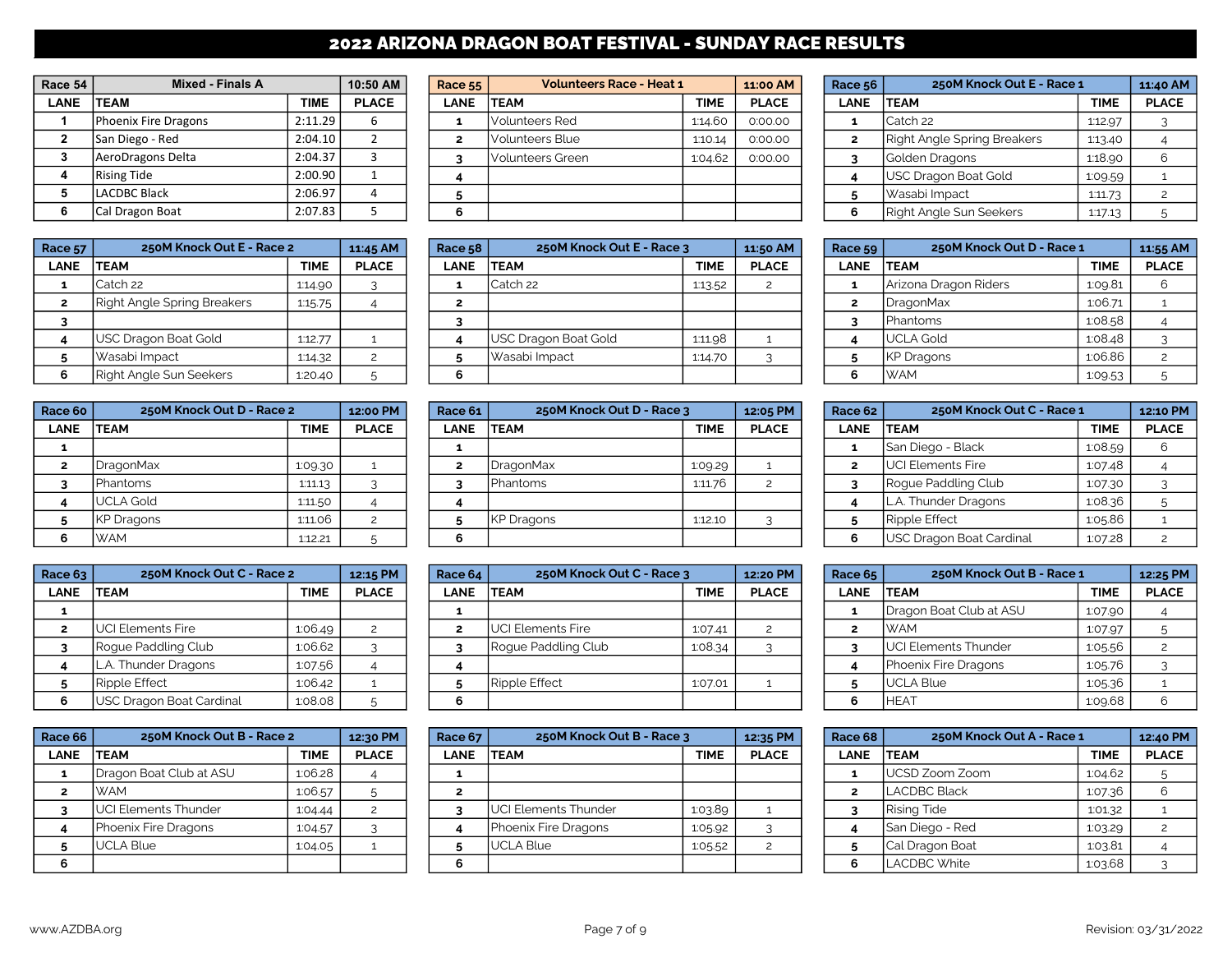# 2022 ARIZONA DRAGON BOAT FESTIVAL - SUNDAY RACE RESULTS

| Race 69        | 250M Knock Out A - Race 2 |             | 12:45 PM      |
|----------------|---------------------------|-------------|---------------|
| <b>LANE</b>    | <b>TEAM</b>               | <b>TIME</b> | <b>PLACE</b>  |
| 1              | UCSD Zoom Zoom            | 1:05.08     | 5             |
| $\overline{2}$ |                           |             |               |
| 3              | <b>Rising Tide</b>        | 1:02.01     |               |
| 4              | San Diego - Red           | 1:03.72     | $\mathcal{P}$ |
| 5              | Cal Dragon Boat           | 1:04.75     |               |
| 6              | <b>LACDBC White</b>       | 1:04.25     |               |

| Race 72 | Guts & Glory D - Race 2 |             | 1:40 PM      | Race $73$   | Guts & Glory C - Race 3 |         | 1:55 PM      | Race 74 | Guts & Glory B - Race 4       |             | 2:10 PM      |
|---------|-------------------------|-------------|--------------|-------------|-------------------------|---------|--------------|---------|-------------------------------|-------------|--------------|
| LANE    | <b>ITEAM</b>            | <b>TIME</b> | <b>PLACE</b> | <b>LANE</b> | <b>ITEAM</b>            | TIME    | <b>PLACE</b> | LANE    | <b>TEAM</b>                   | <b>TIME</b> | <b>PLACE</b> |
|         |                         |             |              |             | Phantoms                | 7:39.42 |              |         | Roque Paddling Club           | 7:28.03     |              |
|         | Space Effect            | 7:34.54     |              |             | San Diego - Black       | 7:46.85 |              |         | Dragon Boat Club at ASU       | 7:13.74     |              |
|         | Golden Dragons Mixed    | 7:59.25     |              |             | Ripple Effect           | 8:01.59 |              |         | IWAM                          | 7:08.75     |              |
|         | <b>IWAM</b>             | 7:56.72     |              |             | Killer Guppies          | 7:36.08 |              |         |                               |             |              |
|         | Arizona Dragon Riders   | 8:31.91     |              |             | UCI Elements Fire       | 8:05.77 |              |         | <b>I</b> UCI Elements Thunder | 7:56.63     |              |
|         | DragonMax               | 7:57.71     |              |             | L.A. Thunder Dragons    | 8:06.10 |              | 6       | LACDBC White                  | 6:59.22     |              |

| Race 69     | 250M Knock Out A - Race 2 |         | 12:45 PM     | Race 70     | 250M Knock Out A - Race 3 |             | 12:50 PM     | Race 71     | Guts & Glory E - Race 1   |             | 1:25 PM      |
|-------------|---------------------------|---------|--------------|-------------|---------------------------|-------------|--------------|-------------|---------------------------|-------------|--------------|
| <b>LANE</b> | <b>ITEAM</b>              | TIME    | <b>PLACE</b> | <b>LANE</b> | <b>ITEAM</b>              | <b>TIME</b> | <b>PLACE</b> | <b>LANE</b> | <b>ITEAM</b>              | <b>TIME</b> | <b>PLACE</b> |
|             | UCSD Zoom Zoom            | 1.05.08 |              |             |                           |             |              |             | Right Angle Sun Seekers   | 7:44.10     |              |
|             |                           |         |              |             |                           |             |              |             | lTeam Blue                | 9:08.33     |              |
|             | Rising Tide               | 1:02.01 |              |             | <b>Rising Tide</b>        | 1:00.20     |              |             | Central Coast SurviveOars | 7:22.66     |              |
|             | <b>San Diego - Red</b>    | 1:03.72 |              |             | San Diego - Red           | 1:01.75     |              |             | Catch 22                  | 8:21.54     |              |
|             | Cal Dragon Boat           | 1:04.75 |              |             |                           |             |              |             | Wasabi Impact             | 8:01.02     |              |
| 6.          | LACDBC White              | 1:04.25 |              |             | LACDBC White              | 1:03.20     |              |             |                           |             |              |

| ace 72      | Guts & Glory D - Race 2 |             | 1:40 PM      | Race 73     | Guts & Glory C - Race 3  |             | $1:55$ PM    | Race 74     | Guts & Glory B - Race 4      |             | 2:10 PM      |
|-------------|-------------------------|-------------|--------------|-------------|--------------------------|-------------|--------------|-------------|------------------------------|-------------|--------------|
| <b>LANE</b> | <b>TEAM</b>             | <b>TIME</b> | <b>PLACE</b> | <b>LANE</b> | <b>ITEAM</b>             | <b>TIME</b> | <b>PLACE</b> | <b>LANE</b> | <b>ITEAM</b>                 | <b>TIME</b> | <b>PLACE</b> |
|             |                         |             |              |             | <b>Phantoms</b>          | 7:39.42     |              |             | Rogue Paddling Club          | 7:28.03     |              |
|             | l Space Effect          | 7:34.54     |              |             | San Diego - Black        | 7:46.85     |              |             | Dragon Boat Club at ASU      | 7:13.74     |              |
|             | Golden Dragons Mixed    | 7:59.25     |              |             | <b>Ripple Effect</b>     | 8:01.59     |              |             | <b>IWAM</b>                  | 7:08.75     |              |
|             | <b>WAM</b>              | 7:56.72     |              |             | <b>Killer Guppies</b>    | 7:36.08     |              |             |                              |             |              |
|             | Arizona Dragon Riders   | 8:31.91     |              |             | <b>UCI Elements Fire</b> | 8:05.77     |              |             | <b>JUCI Elements Thunder</b> | 7:56.63     |              |
|             | <b>IDragonMax</b>       | 7:57.71     |              |             | . Thunder Dragons        | 8:06.10     |              |             | <b>LACDBC White</b>          | 6:59.22     |              |

| Race 71        | <b>Guts &amp; Glory E - Race 1</b> |             | 1:25 PM       |
|----------------|------------------------------------|-------------|---------------|
| <b>LANE</b>    | <b>TEAM</b>                        | <b>TIME</b> | <b>PLACE</b>  |
| 1              | <b>Right Angle Sun Seekers</b>     | 7:44.10     | $\mathcal{P}$ |
| $\overline{2}$ | Team Blue                          | 9:08.33     | 5             |
| 3              | Central Coast SurviveOars          | 7:22.66     |               |
|                | Catch 22                           | 8:21.54     |               |
| 5              | Wasabi Impact                      | 8:01.02     |               |
| 6              |                                    |             |               |

| Race 74      | Guts & Glory B - Race 4     |             | 2:10 PM        |
|--------------|-----------------------------|-------------|----------------|
| <b>LANE</b>  | <b>TEAM</b>                 | <b>TIME</b> | <b>PLACE</b>   |
| 1            | Roque Paddling Club         | 7:28.03     |                |
| $\mathbf{z}$ | Dragon Boat Club at ASU     | 7:13.74     | 3              |
| 3            | <b>WAM</b>                  | 7:08.75     | $\mathfrak{p}$ |
| 4            |                             |             |                |
| 5            | <b>UCI Elements Thunder</b> | 7:56.63     | 5              |
| 6            | <b>LACDBC White</b>         | 6:59.22     |                |

Boat 3: +0.25 second penalty foRace being too close to otheRace boats. Boat 1: +10 second penalty foRace missing tuRace n buoy.

| <b>Race 75</b> | Guts & Glory A - Race 5 |             | 2:25 PM      |
|----------------|-------------------------|-------------|--------------|
| <b>LANE</b>    | <b>TEAM</b>             | <b>TIME</b> | <b>PLACE</b> |
| 1              | Arizona Gila Dragons    | 7:23.29     | 5            |
| $\mathbf{z}$   | Cal Dragon Boat         | 7:40.74     |              |
| 3              | <b>LACDBC Black</b>     | 7:01.96     |              |
|                | San Diego - Red         | 6:40.29     | 2            |
| 5              | AeroDragons Delta       | 7:17.71     |              |
| 6              | <b>Rising Tide</b>      | 6:34.96     |              |